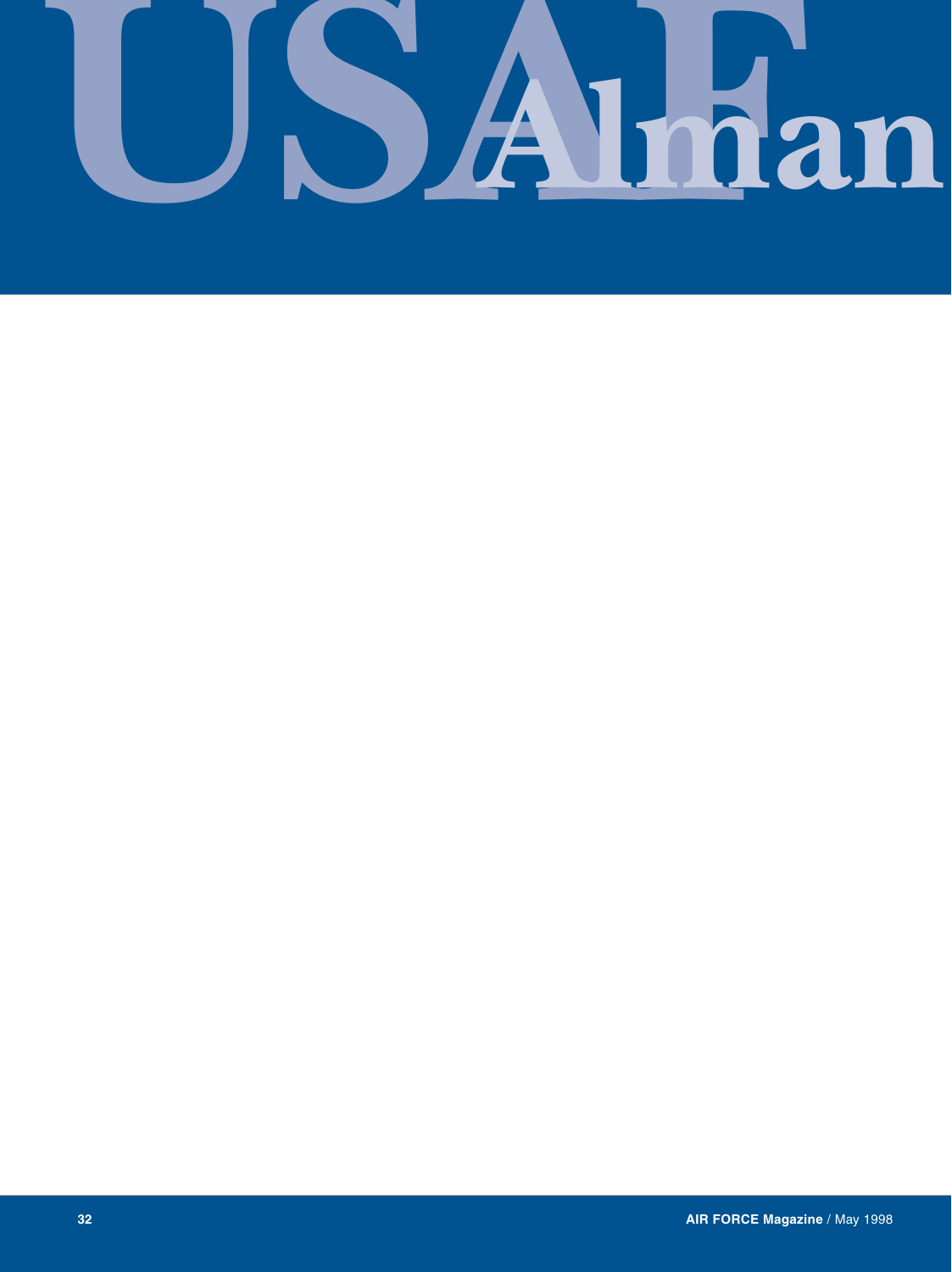# **USAFAlman ac 1998**

### ■ The Air Force in Facts and Figures

**Edited by Tamar A. Mehuron, Associate Editor** 

### About the Almanac

On the following pages appears a variety of information and statistical material about the US Air Force—its people, organization, equipment, funding, activities, bases, and heroes. This "Almanac" section was compiled by the staff of *Air Force* Magazine. We especially acknowledge the help of the Secretary of the Air Force Office of Public Affairs in its role as liaison with Air Staff agencies in bringing up to date the comparable data from last year's Almanac.

A word of caution: Personnel figures that appear in this section in different forms will not always agree (nor will they always agree with figures in command, field operating agency, and direct reporting unit reports or in the "Guide to USAF Installations Worldwide") because of different cutoff dates, rounding, differing methods of reporting, or categories of personnel that are excluded in some cases. These figures do illustrate trends, however, and may be helpful in placing force fluctuations in perspective.

—the editors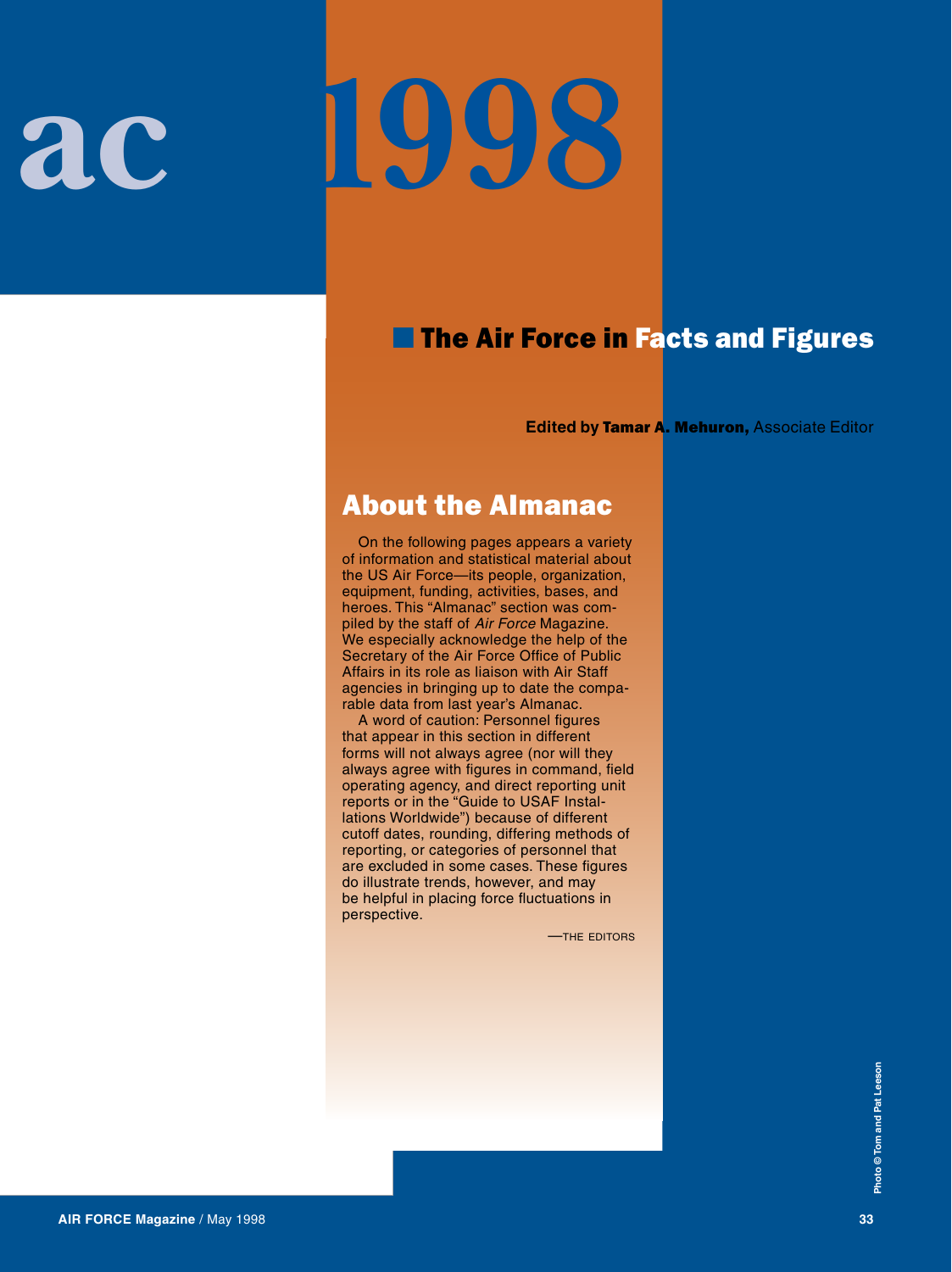### **The Nation's Air Arm and Its Early Leaders**

| <b>Designation</b>                                                          | <b>Commander</b> (at highest rank)                                                                                                                                                                                                                                                                                          | <b>Dates of Service</b> |
|-----------------------------------------------------------------------------|-----------------------------------------------------------------------------------------------------------------------------------------------------------------------------------------------------------------------------------------------------------------------------------------------------------------------------|-------------------------|
| <b>Aeronautical Division, US Signal Corps</b><br>Aug. 1, 1907-July 18, 1914 | <b>Chief, Aeronautical Division</b><br>Capt. Charles deForest ChandlerAug. 1, 1907-1911                                                                                                                                                                                                                                     |                         |
| <b>Aviation Section, US Signal Corps</b><br>July 18, 1914-May 20, 1918      | <b>Chief, Aviation Section</b>                                                                                                                                                                                                                                                                                              |                         |
| <b>Division of Military Aeronautics</b><br>May 20, 1918-May 24, 1918        | <b>Director of Military Aeronautics</b><br>Maj. Gen. William L. KenlyMay 20, 1918-August 1918<br>(Kept same title three months into<br>absorption by Air Service)                                                                                                                                                           |                         |
| <b>Air Service</b><br>May 24, 1918-July 2, 1926                             | <b>Director of Air Service</b><br>Maj. Gen. Charles T. MenoherJan. 2, 1919-June 4, 1920                                                                                                                                                                                                                                     |                         |
|                                                                             | <b>Chief of Air Service</b><br>Maj. Gen. Charles T. MenoherJune 4, 1920–Oct. 4, 1921<br>Maj. Gen. Mason M. Patrick Oct. 5, 1921-July 2, 1926                                                                                                                                                                                |                         |
| <b>Air Corps</b><br>July 2, 1926-Sept. 18, 1947 <sup>a</sup>                | <b>Chief of Air Corps</b><br>Maj. Gen. Mason M. Patrick July 2, 1926-Dec. 13, 1927<br>Maj. Gen. James E. Fechet Dec. 14, 1927–Dec. 19, 1931<br>Maj. Gen. Benjamin D. Foulois Dec. 20, 1931-Dec. 21, 1935<br>Maj. Gen. Oscar Westover Dec. 22, 1935-Sept. 21, 1938<br>Maj. Gen. Henry H. Arnold Sept. 29, 1938-June 20, 1941 |                         |
| <b>Army Air Forces</b><br>June 20, 1941-Sept. 18, 1947                      | <b>Chief, Army Air Forces</b><br>Lt. Gen. Henry H. ArnoldJune 20, 1941-March 9, 1942                                                                                                                                                                                                                                        |                         |
|                                                                             | <b>Commanding General, AAF</b><br>Gen. of the Army Henry H. ArnoldMarch 9, 1942–Feb. 9, 1946                                                                                                                                                                                                                                |                         |
| <b>United States Air Force</b><br>Sept. 18, 1947                            | <b>Chief of Staff, USAF</b>                                                                                                                                                                                                                                                                                                 |                         |

For USAF leaders since 1948, see "USAF Leaders Through the Years." The title General of the Army for Henry H. Arnold was changed to General of the Air Force by an Act of Congress May 7, 1949. The position of Chief of Staff was established by a DoD–approved Army–Air Force Transfer Order issued Sept. 28, 1947.

<sup>a</sup>The Air Corps became a subordinate element of the Army Air Forces June 20, 1941. Since the Air Corps had been established by statute in 1926, its disestablishment required an act of Congress, which did not take place until 1947. Between March 9, 1942, and Sept. 18, 1947, the Air Corps continued to exist as a combatant arm of the Army, and personnel of the Army Air Forces were still assigned to the Air Corps.

### **How the Air Force Is Organized**

There is considerable variation in how the major commands and subordinate units of the Air Force are organized. This overview describes the typical organization chain.

The **Department of Defense (DoD)** is a Cabinet agency headed by the Secretary of Defense. It was created in 1947 to consolidate preexisting military agencies—the War Department and the Navy Department. Subordinate to DoD are the three military departments (Army, Navy, and Air Force), each headed by a civilian secretary.

The **Joint Chiefs of Staff (JCS)** constitute the corporate military leadership of DoD. The chairman and vice chairman of the JCS serve full-time in their positions. The service chiefs are the military heads of their respective services, although JCS responsibilities take precedence.

The **Department of the Air Force** is headed by the Secretary of the Air Force, who is supported by a staff called the Secretariat. The Chief of Staff, USAF, heads the Air Staff, and the military heads of the major commands report to the Chief of Staff.

Most units of the Air Force are assigned to one of the **major commands** (see p. 74). Major commands are headed by general officers and have broad functional or geographic responsibility. Commands may be divided into **numbered air forces.**

The fundamental unit of the working Air Force is the **wing.** The typical air force base is built around a wing. Until recently, most

wings were headed by colonels but now are usually under the command of a general officer. An objective wing typically contains an **operations group,** which includes aircrews, intelligence units, and others; a **logistics group,** which can include maintenance and supply squadrons; a **support group,** which can include such functions as Security Police and civil engineers; and a **medical group.**

Most individual officers and airmen are assigned to a **squadron,** which may be composed of several flights.

In addition to these, there are numerous others, including centers, field operating agencies, and direct reporting units.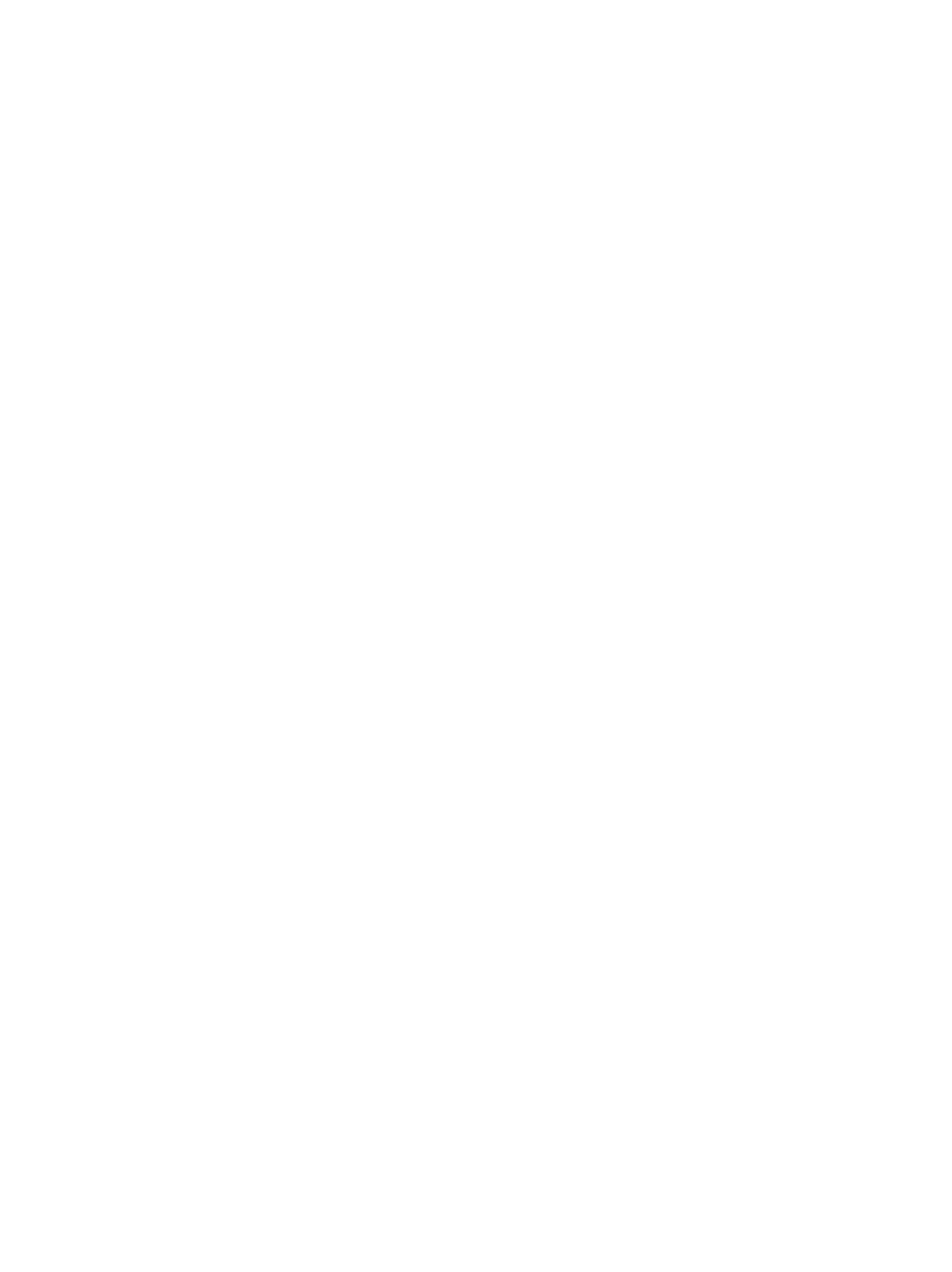### **People**

### **Air Force Personnel Strength**

| Year Strength | Year Strength   | <b>Year</b> Strength |
|---------------|-----------------|----------------------|
| $1907$ 3      | 1937 19,147     | 1967  897,426        |
| 1908 13       | 193821,089      | 1968  904,759        |
| 190927        | 193923,455      | 1969  862,062        |
| 1910 11       | 194051,165      | 1970791,078          |
| 191123        | 1941  152,125   | 1971  755,107        |
| 191251        | 1942764,415     | 1972  725,635        |
| 1913 114      | 1943 2,197,114  | 1973690,999          |
| 1914 122      | 1944  2,372,292 | 1974  643,795        |
| 1915208       | 1945  2,282,259 | 1975  612,551        |
| 1916311       | 1946  455,515   | 1976  585,207        |
| 1917 1,218    | 1947305,827     | 1977  570,479        |
| 1918 195,023  | 1948387,730     | 1978  569,491        |
| 1919 25,603   | 1949 419,347    | 1979559,450          |
| 1920 9,050    | 1950 411,277    | 1980557,969          |
| 1921 11,649   | 1951  788,381   | 1981  570,302        |
| 1922 9,642    | 1952 973,474    | 1982582,845          |
| 1923 9,441    | 1953977,593     | 1983592,044          |
| 1924 10,547   | 1954947,918     | 1984  597,125        |
| 1925 9,670    | 1955959,946     | 1985  601,515        |
| 1926 9,674    | 1956  909,958   | 1986  608,199        |
| 1927 10,078   | 1957  919,835   | 1987  607,035        |
| 1928 10,549   | 1958  871,156   | 1988576,446          |
| 1929 12,131   | 1959840,028     | 1989  570,880        |
| 1930 13,531   | 1960814,213     | 1990  535,233        |
| 1931 14,780   | 1961  820,490   | 1991  510,432        |
| 1932 15,028   | 1962883,330     | 1992  470,315        |
| 1933 15,099   | 1963868,644     | 1993  444,351        |
| 1934 15,861   | 1964  855,802   | 1994  426,327        |
| 1935 16,247   | 1965  823,633   | 1995  400,409        |
| 1936 17,233   | 1966886,350     | 1996  389,001        |
|               |                 | 1997  377,385        |

**Active Duty Force Demographics** (As of Sept. 30, 1997)

orities

| ACTIVE DUTA LOLGE DEMOGRAPHICS             | (As of Sept. 30, 1997) |              |        | <b>Minorities</b> |
|--------------------------------------------|------------------------|--------------|--------|-------------------|
| Grade                                      | Total                  | Blacks       | Women  | Other I           |
|                                            | <b>Officers</b>        |              |        |                   |
|                                            |                        |              |        |                   |
|                                            |                        |              |        |                   |
| Lieutenant Colonel  10,055  654  1,203 199 |                        |              |        |                   |
|                                            |                        |              |        |                   |
|                                            |                        |              |        |                   |
|                                            |                        |              |        |                   |
| Second Lieutenant  6,709  495  1,384  591  |                        |              |        |                   |
| <b>Total</b>                               |                        | 73,983 4,453 | 12,008 | 3,213             |
|                                            | <b>Enlisted</b>        |              |        |                   |

Chief Master Sergeant

| UNICI MASICI UCIYCANI                                 |  |                              |  |
|-------------------------------------------------------|--|------------------------------|--|
|                                                       |  |                              |  |
| Chief Master Sergeant 3,021  577  262 55              |  |                              |  |
| Senior Master Sergeant 6,056  1,077  658 174          |  |                              |  |
| Master Sergeant 30,794  6,335 3,417  1,233            |  |                              |  |
| Technical Sergeant 36,776  7,362 4,415 1,644          |  |                              |  |
|                                                       |  |                              |  |
| Sergeant/Senior Airman  72,415  10,719  15,237  4,180 |  |                              |  |
| Airman First Class 43,277  6,705  10,763  4,590       |  |                              |  |
|                                                       |  |                              |  |
| Airman Basic 11,255  1,951 2,851  1,122               |  |                              |  |
|                                                       |  |                              |  |
| <b>Total</b>                                          |  | 299,373 52,415 53,167 19,141 |  |
|                                                       |  |                              |  |
| Total personnel 373,356 56,868 65,175 22,354          |  |                              |  |

a Programmed 1998 ...........371,577a

### **USAF Educational Levels** (As of Sept. 30, 1997)

**Enlisted**

| Level                          | Number Percent |  |
|--------------------------------|----------------|--|
| Below high school  43 0.01     |                |  |
| High school 63,707  21.28      |                |  |
| Some college                   |                |  |
| $(< 2$ years)133,739 44.67     |                |  |
| AA/AS degree 40,464 13.52      |                |  |
| 2-3 years college 46,451 15.52 |                |  |
| <b>Baccalaureate</b>           |                |  |
| degree13,211 4.41              |                |  |
| Master's degree                |                |  |
| or higher1,758 0.59            |                |  |
| Total 299,373 100.00           |                |  |
|                                |                |  |

**Officers**

| Level                        | <b>Number Percent</b> |  |
|------------------------------|-----------------------|--|
| Below baccalaureate/         |                       |  |
| unknown1,215 1.64            |                       |  |
| <b>Baccalaureate</b>         |                       |  |
| degree31,605 42.72           |                       |  |
| Master's degree34,126 46.13  |                       |  |
| Doctoral and<br>professional |                       |  |
| degrees 7,037  9.51          |                       |  |
|                              |                       |  |
| Total 73,983 100.00          |                       |  |
|                              |                       |  |

Numbers are rounded and may not sum to totals. Total does not include 4,029 cadets.

**Average ages of military personnel :** Officers **35,** Enlisted **28** Total does not include 4,029 cadets.

### **Armed Forces Manpower Trends**

(End strength figures in thousands)

|                             | <b>FY92</b> | <b>FY93</b> | <b>FY94</b>                 | <b>FY95</b>                       | <b>FY96</b> | <b>FY97</b> | <b>FY98</b> | FY99 <sup>a</sup> |
|-----------------------------|-------------|-------------|-----------------------------|-----------------------------------|-------------|-------------|-------------|-------------------|
|                             |             |             | <b>Active duty military</b> |                                   |             |             |             |                   |
| Air Force                   | 470         | 444         | 426                         | 400                               | 389         | 377         | 371         | 371               |
| Army                        | 611         | 572         | 541                         | 509                               | 491         | 492         | 488         | 480               |
| <b>Marine Corps</b>         | 185         | 178         | 174                         | 175                               | 175         | 174         | 173         | 172               |
| <b>Navy</b>                 | 542         | 510         | 469                         | 435                               | 417         | 396         | 387         | 373               |
| <b>Total</b>                | 1,808       | 1,705       | 1,611                       | 1,519                             | 1.472       | 1,439       | 1,419       | 1,396             |
|                             |             |             |                             | <b>Selected Guard and Reserve</b> |             |             |             |                   |
| Air National Guard          | 119         | 117         | 114                         | 110                               | 110         | 110         | 108         | 107               |
| AFRC                        | 82          | 81          | 80                          | 78                                | 74          | 72          | 73          | 74                |
| <b>Army National Guard</b>  | 426         | 410         | 397                         | 375                               | 370         | 370         | 362         | 357               |
| <b>Army Reserve</b>         | 303         | 276         | 260                         | 241                               | 226         | 213         | 208         | 208               |
| <b>Marine Corps Reserve</b> | 42          | 42          | 41                          | 41                                | 42          | 42          | 41          | 40                |

| <b>Total</b>             | 1.114 | 1.058 | 998                               | 946   | 920   | 902   | 886   | 877   |
|--------------------------|-------|-------|-----------------------------------|-------|-------|-------|-------|-------|
|                          |       |       | Direct-hire civilian <sup>b</sup> |       |       |       |       |       |
| Air Force <sup>c</sup>   | 321.2 | 295.7 | 262.7                             | 249.1 | 238.1 | 236.6 | 171.8 | 163.1 |
| Armyc                    | 309.3 | 284.6 | 266.1                             | 248.8 | 229.4 | 214.2 | 226.3 | 222.1 |
| <b>Navy/Marine Corps</b> | 205.9 | 200.3 | 188.2                             | 182.0 | 176.0 | 174.6 | 204.1 | 201.1 |
| Defense agencies         | 136.8 | 150.8 | 151.3                             | 141.9 | 135.4 | 134.7 | 128.8 | 122.3 |
| Total <sup>c</sup>       | 973.2 | 931.4 | 868.3                             | 821.7 | 778.9 | 760.0 | 731.0 | 708.6 |

Naval Reserve 142 132 108 101 98 95 94 91

Numbers are rounded and may not sum to totals.

aProgrammed manpower as of FY 1999 Clinton Administration DoD budget.

**b** Full-time equivalents.

Г

Г

<sup>c</sup>Includes Army and Air National Guard technicians, who were converted from state to federal employees in FY 1969.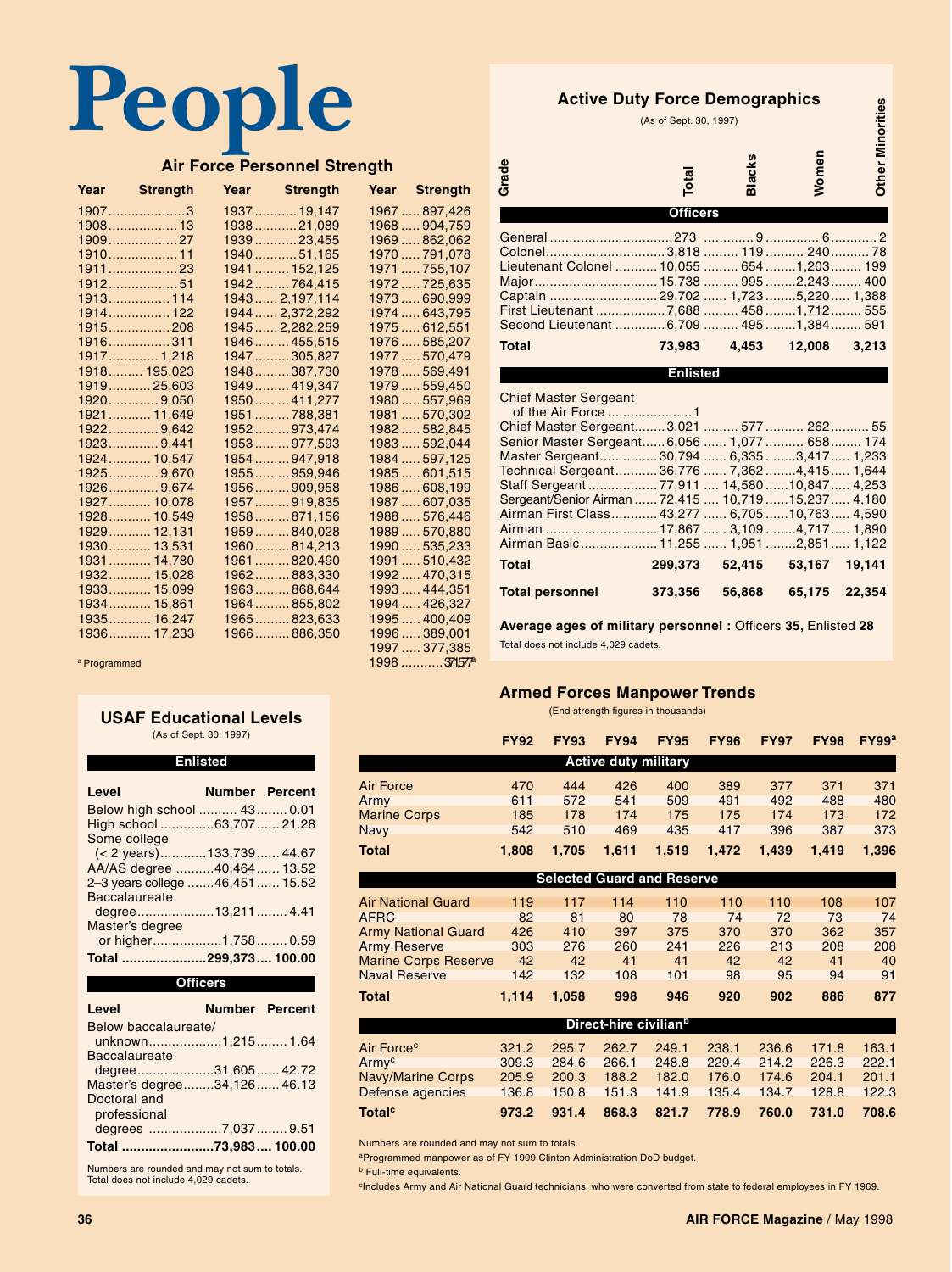### **USAF Personnel Strength by Commands, FOAs, and DRUs**

(DoD figures as of Sept. 30, 1997)

|                                                                | Military Civilian | <b>Total</b> |
|----------------------------------------------------------------|-------------------|--------------|
| <b>Major commands</b>                                          |                   |              |
|                                                                |                   |              |
| Air Education and Training Command (AETC) 65,729 14,382 80,111 |                   |              |
| Air Force Materiel Command (AFMC)32,509 71,085103,594          |                   |              |
|                                                                |                   |              |
| Air Force Special Operations Command (AFSOC)9,4285389,966      |                   |              |
|                                                                |                   |              |
|                                                                |                   |              |
| United States Air Forces in Europe (USAFE)26,9045,09231,996    |                   |              |
|                                                                |                   |              |
|                                                                |                   |              |

### **Field operating agencies (FOAs)**

| Joint Services Survival, Evasion, Resistance, |  |  |
|-----------------------------------------------|--|--|
|                                               |  |  |
|                                               |  |  |

### **Direct reporting units (DRUs)**

| Air Force Communications & Information Center 8416401,481        |  |  |
|------------------------------------------------------------------|--|--|
|                                                                  |  |  |
| Air Force Operational Test and Evaluation Center545 187 732      |  |  |
|                                                                  |  |  |
|                                                                  |  |  |
|                                                                  |  |  |
| Total DRUs ………………………………………………………………………5,413…………… 3,479 …………8,892 |  |  |
| <b>Other</b>                                                     |  |  |
|                                                                  |  |  |
|                                                                  |  |  |
|                                                                  |  |  |
|                                                                  |  |  |

### **USAF Personnel by Geographic Area**

(As of Sept. 30, 1997)

| <b>Total military</b><br>personnel  377,385                                                            |
|--------------------------------------------------------------------------------------------------------|
| <b>US territory and</b><br>special locations  315,133                                                  |
| <b>Total in foreign</b><br>countries 62,252                                                            |
| <b>Western and southern</b>                                                                            |
| Europe 34,500                                                                                          |
| Germany  15,171                                                                                        |
|                                                                                                        |
| Turkey  2,516                                                                                          |
|                                                                                                        |
|                                                                                                        |
| All other countries  2.804                                                                             |
| East Asia and Pacific 25,058<br>Japan/Okinawa 14,027<br>South Korea  8,618<br>All other countries  364 |
| Africa, Near East,                                                                                     |
| south Asia 422<br>Saudi Arabia 226<br>All other countries  132                                         |
| Western hemisphere  2,046<br>Panama 1,814<br>All other countries  143                                  |
| Other areas  226                                                                                       |

### **Active Duty Force by**

**Grade**<br>(As of Sept. 30, 1997)

| Grade                     | <b>Number</b> |  |  |  |  |  |
|---------------------------|---------------|--|--|--|--|--|
| <b>Officers</b>           |               |  |  |  |  |  |
| General                   | 11            |  |  |  |  |  |
| <b>Lieutenant General</b> | 36            |  |  |  |  |  |
| <b>Major General</b>      | 81            |  |  |  |  |  |
| <b>Brigadier General</b>  | 145           |  |  |  |  |  |
| Colonel                   | 3.818         |  |  |  |  |  |
| <b>Lieutenant Colonel</b> | 10.055        |  |  |  |  |  |
| Major                     | 15.738        |  |  |  |  |  |
| Captain                   | 29.702        |  |  |  |  |  |
| <b>First Lieutenant</b>   | 7,688         |  |  |  |  |  |
| <b>Second Lieutenant</b>  | 6,709         |  |  |  |  |  |
| <b>Total</b>              | 73,983        |  |  |  |  |  |
| Cadets                    | 4.029         |  |  |  |  |  |
| Enlisted                  |               |  |  |  |  |  |

| <b>Chief Master Sergeant</b><br>of the Air Force |         |
|--------------------------------------------------|---------|
|                                                  |         |
| <b>Chief Master Sergeant</b>                     | 3,021   |
| <b>Senior Master Sergeant</b>                    | 6.056   |
| <b>Master Sergeant</b>                           | 30.794  |
| <b>Technical Sergeant</b>                        | 36.776  |
| <b>Staff Sergeant</b>                            | 77.911  |
| Sergeant/Senior Airman                           | 72.415  |
| <b>Airman First Class</b>                        | 43.277  |
| Airman                                           | 17.867  |
| Airman Basic                                     | 11.255  |
| <b>Total</b>                                     | 299,373 |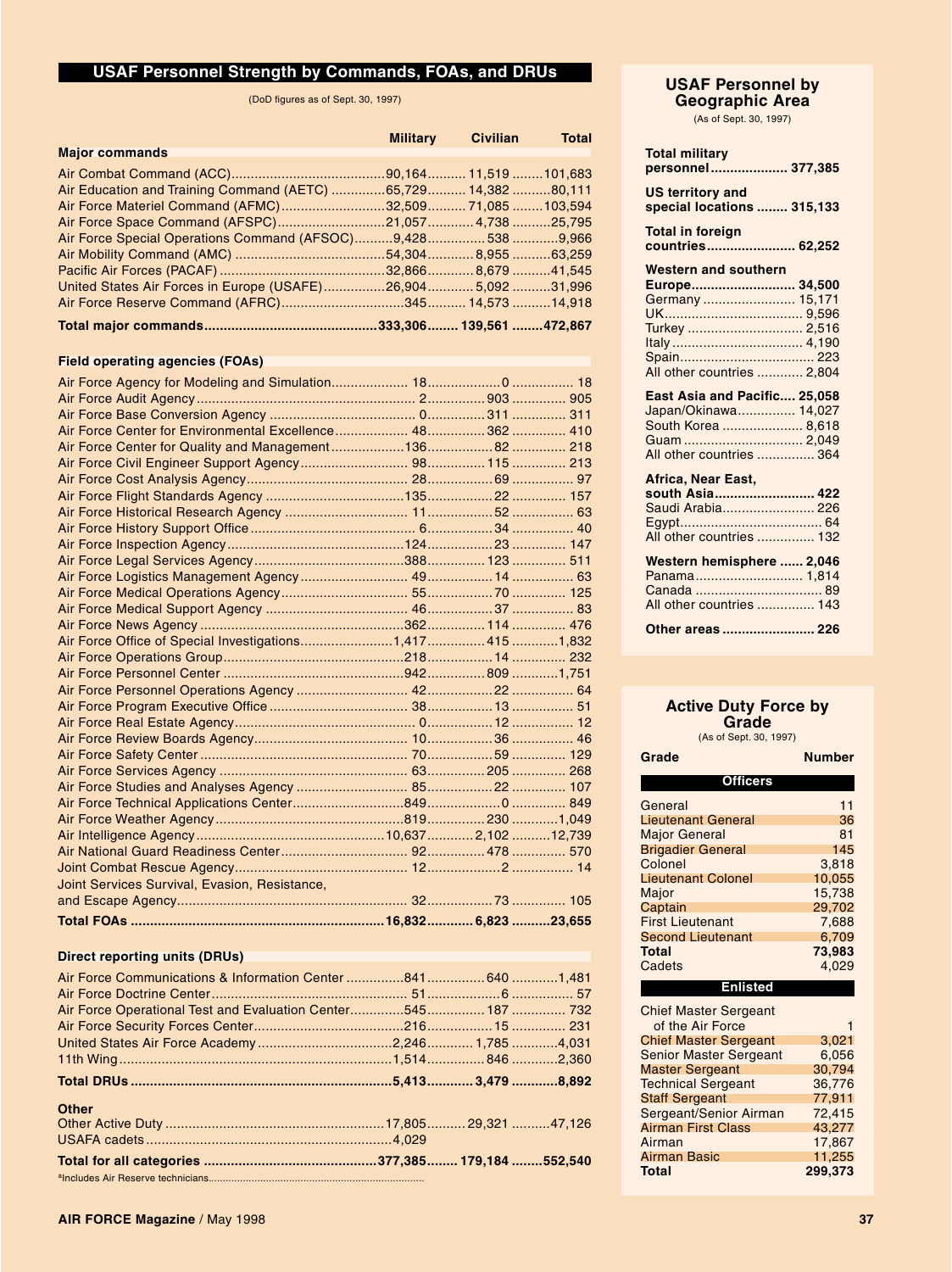### **Air Force Installations**

|                            | FY94 | <b>FY95 FY96 FY97</b> | <b>FY98</b> | <b>FY99</b> |
|----------------------------|------|-----------------------|-------------|-------------|
| <b>Major installations</b> |      |                       |             |             |
|                            |      |                       |             |             |
|                            |      |                       |             |             |
|                            |      |                       |             |             |
| <b>Minor installations</b> |      |                       |             |             |
|                            |      |                       |             |             |
|                            |      |                       |             |             |
|                            |      |                       |             |             |

Includes Air National Guard and Air Force Reserve Command.

### **Specialties in the Enlisted Force**

(As of Sept. 30, 1997)

|                | <b>Code</b> Career Field                          | <b>Assigned</b> | <b>Percentage</b> |
|----------------|---------------------------------------------------|-----------------|-------------------|
| 1A             |                                                   |                 |                   |
| 1C             | <b>Command Control Systems</b>                    |                 |                   |
|                |                                                   |                 |                   |
| 1 <sub>N</sub> |                                                   |                 |                   |
| 1S             |                                                   |                 |                   |
| 1T             |                                                   |                 |                   |
| 1W             |                                                   |                 |                   |
| 2A             | Manned Aerospace Maintenance 64,040 21.4          |                 |                   |
| 2E             | Communications-Electronics Systems16,558 5.5      |                 |                   |
| 2F             |                                                   |                 |                   |
| 2G             |                                                   |                 |                   |
| 2M             | Missile & Space Systems Maintenance 2,919  1.0    |                 |                   |
| 2P             | Precision Measurement1,502 0.5                    |                 |                   |
| 2 <sub>R</sub> | Maintenance Management Systems1,840 0.6           |                 |                   |
| 2S             |                                                   |                 |                   |
| 2T             | Transportation & Vehicle Maintenance12,893 4.3    |                 |                   |
| 2W             | Munitions & Weapons 15,591  5.2                   |                 |                   |
| 3A             | Information Management 12,644  4.2                |                 |                   |
| 3C             | Communications-Computer Systems14,763 4.9         |                 |                   |
| 3E             |                                                   |                 |                   |
| 3H             |                                                   |                 |                   |
| 3M             | Morale, Welfare, Recreation, & Services 4,753 1.6 |                 |                   |
| 3N             |                                                   |                 |                   |
| 3P             |                                                   |                 |                   |
| 3 <sub>R</sub> |                                                   |                 |                   |
| 3S             |                                                   |                 |                   |
| 3U             |                                                   |                 |                   |
| 3V             |                                                   |                 |                   |
| 4X             |                                                   |                 |                   |
| 4Y             |                                                   |                 |                   |
| 5J             |                                                   |                 |                   |
| 5R             |                                                   |                 |                   |
| 6C             |                                                   |                 |                   |
| 6F             |                                                   |                 |                   |
| 7S             |                                                   |                 |                   |
| 8              | Special Duty Identifiers 6,193 2.1                |                 |                   |
| 9              |                                                   |                 |                   |
|                |                                                   |                 |                   |

### **Specialties in the Officer Force**

(As of Sept. 30, 1997)

| Code           | <b>Utilization Field Title</b>      | <b>Assigned Percentage</b> |
|----------------|-------------------------------------|----------------------------|
| X <sub>0</sub> | Commander & Director 920 1.2        |                            |
| 11             |                                     |                            |
| 12             |                                     |                            |
| 13             | Space, Missile,                     |                            |
|                | Command & Control 4,898 6.6         |                            |
| 14             |                                     |                            |
| 15             |                                     |                            |
| 16             | Operations Support  1,392  1.9      |                            |
| 21             | Aircraft Maintenance &              |                            |
|                |                                     |                            |
| 31             |                                     |                            |
| 32             | Civil Engineering  1,601 2.2        |                            |
| 33             | <b>Communications-Computer</b>      |                            |
|                |                                     |                            |
| 34             | Morale, Welfare, Recreation,        |                            |
| 35             |                                     |                            |
| 36             |                                     |                            |
| 37             |                                     |                            |
| 38             |                                     |                            |
| 4X             |                                     |                            |
| 51             |                                     |                            |
| 52             |                                     |                            |
| 61             | Scientific/Research 1,091 1.5       |                            |
| 62             | Developmental Engineering 3,022 4.1 |                            |
| 63             |                                     |                            |
| 64             |                                     |                            |
| 65             |                                     |                            |
| 71             |                                     |                            |
| 8X             | Special Duty Identifiers 1,9242.6   |                            |
| 9X             | Reporting Identifiers 4,480 6.0     |                            |
|                |                                     |                            |
|                |                                     |                            |

### **Total ................................................ 73,983 ...............100**

\* Merged with 33/36.

aChanged from Security Police Oct. 31, 1997.

Total does not include 4,029 cadets. Percentages have been rounded.

**Total .............................................................299,373................ 100** Percentages have been rounded. <sup>a</sup>Changed from Security Police Oct. 31, 1997.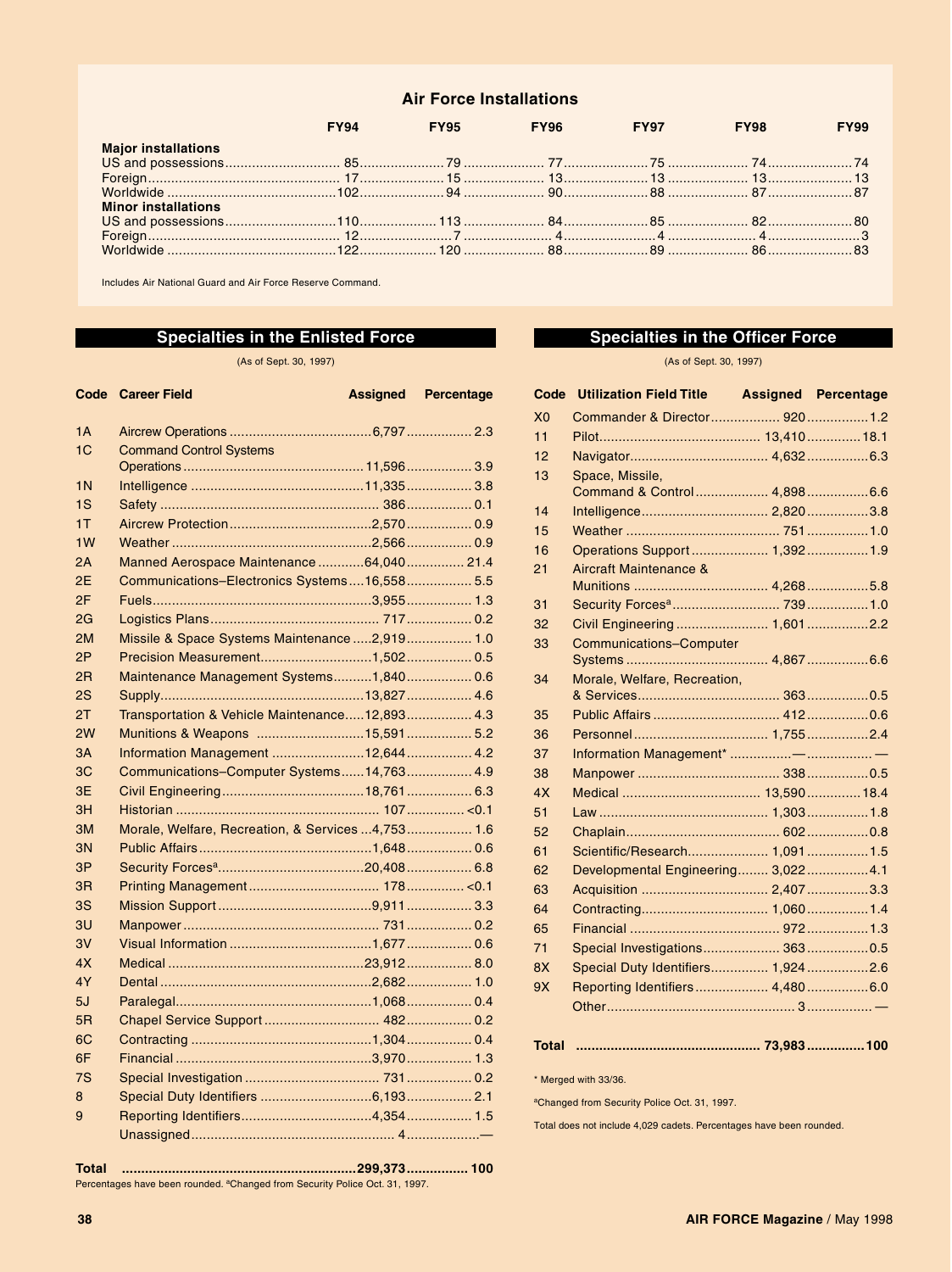### **USAF Total Force**

|                                      | <b>FY92</b> | <b>FY93</b> | <b>FY94</b> | <b>FY95</b> | <b>FY96</b> | <b>FY97</b> | <b>FY98</b> |
|--------------------------------------|-------------|-------------|-------------|-------------|-------------|-------------|-------------|
| <b>Air Force active duty</b>         |             |             |             |             |             |             |             |
| <b>Officers</b>                      | 90,400      | 84,073      | 81,003      | 78.444      | 76.388      | 73,983      | 72.732      |
| Enlisted                             | 375.700     | 356.126     | 341,317     | 317,938     | 308,608     | 299.373     | 294,845     |
| Cadets                               | 4,215       | 4,152       | 4,007       | 4,027       | 4,005       | 4,029       | 4,000       |
| <b>Total Air Force military</b>      | 470,315     | 444,351     | 426,327     | 400,409     | 389,001     | 377,385     | 371,577     |
| Career reenlistments (second term)   | 49,100      | 38,300      | 41,000      | 37,200      | 37,200      | 34,900      | 340,000     |
| Rate                                 | 88%         | 90%         | 89%         | 88%         | 87%         | 86%         | 86%         |
| <b>First-term reenlistments</b>      | 21,000      | 17,600      | 13,100      | 13,500      | 12,900      | 12,300      | 12,100      |
| Rate                                 | 59%         | 61%         | 60%         | 65%         | 59%         | 56%         | 56%         |
| <b>Civilian personnel</b>            |             |             |             |             |             |             |             |
| Direct hire (excluding technicians)  | 170.549     | 158,631     | 155,385     | 146,180     | 143,662     | 139,517     | 134,097     |
| <b>ANG</b>                           | 24,741      | 24,958      | 24,063      | 24,174      | 23,931      | 23,404      | 22,968      |
| <b>Technicians: AFRC</b>             | 10,467      | 9,827       | 9,398       | 9,432       | 9,436       | 9,422       | 9,634       |
| Indirect hire-foreign nationals      | 8,652       | 8,246       | 7,643       | 6,643       | 6,695       | 6,841       | 6,433       |
| <b>Total civilian personnel</b>      | 214,409     | 201,662     | 196,489     | 186,429     | 183,724     | 179,184     | 173,132     |
| <b>Guard and Reserve</b>             |             |             |             |             |             |             |             |
| Air National Guard, Selected Reserve | 119,083     | 117.162     | 113,587     | 109,826     | 110,471     | 110.023     | 108,057     |
| AFRC, paid                           | 83.396      | 80.562      | 79,621      | 78,706      | 76,138      | 73,311      | 73,598      |
| <b>AFRC, nonpaid</b>                 | 74,330      | 111,509     | 98,848      | 99,000      | 71,910      | 66,827      | 66,750      |
| <b>Total Ready Reserve</b>           | 276,809     | 309,233     | 292,056     | 287,532     | 258,519     | 250,161     | 248,405     |
| <b>Standby</b>                       | 16,000      | 13,042      | 9,926       | 14,435      | 14.437      | 14,500      | 13,200      |
| <b>Total Guard and Reserve</b>       | 292,809     | 322,275     | 301,982     | 301,967     | 272,956     | 264,661     | 261,605     |

Numbers are rounded and may not sum to totals. FYs 1992–97 are actual figures; FY 1998 is an estimate.

### **The Civilian Force**

### (As of Sept. 30, 1997)

|                                     |              |                             |              |                    |              | $(AS \t{or} \t{sept} \t{.} 30, 1997)$ |              |                           |
|-------------------------------------|--------------|-----------------------------|--------------|--------------------|--------------|---------------------------------------|--------------|---------------------------|
| STª ……………26<br>SES <sup>b</sup> 167 |              | <b>Wage Grade</b><br>Leader |              | <b>Supervisory</b> |              | General                               |              | Air                       |
| Other276                            |              | Grade                       | <b>Force</b> |                    |              | Schedule/                             |              | Averag                    |
|                                     |              |                             |              | Grade              | <b>Force</b> | <b>Other</b>                          |              |                           |
| Total  99,670                       |              |                             |              |                    |              |                                       |              | Average                   |
|                                     |              |                             |              | 1 11               |              | Grade                                 | <b>Force</b> | (overall)                 |
|                                     |              | $3$ 3                       |              | 225                |              |                                       |              | General                   |
|                                     |              |                             |              | $3$ 35             |              |                                       |              | Federal                   |
| <b>Wage Grade</b>                   |              | $5$ 27                      |              | 459                |              | 2 42                                  |              | Average                   |
|                                     |              | $6$ 34                      |              | 584                |              | $3$ 806                               |              |                           |
|                                     |              | 751                         |              | 6 157              |              |                                       |              |                           |
| Grade                               | <b>Force</b> | 8 103                       |              | 7. 222             |              | 5 11,276                              |              |                           |
| 13                                  |              | 9 278                       |              | 8270               |              | 6 6,969                               |              | Includes ac               |
| 2 251                               |              | 10850                       |              | 9995               |              | 7 9,156                               |              | pointments,               |
| 3. 271                              |              |                             |              | 10 1,265           |              | $8$ 1,332                             |              | <b>Excludes Ti</b>        |
| 4 152                               |              |                             |              | 11 486             |              | $9$ 13,089                            |              | and foreign               |
|                                     |              | $13$ 0                      |              | $12$ 261           |              | $10$ 826                              |              | <sup>a</sup> Scientific a |
|                                     |              | 141                         |              | 13 161             |              | 11 16,441                             |              |                           |
|                                     |              | $15$ 0                      |              | 14 196             |              | 12 19,758                             |              | bSenior Exe               |
| 7…………… 1,761                        |              |                             |              | 15 131             |              | $13$ 10,611                           |              |                           |
|                                     |              | Total  1,519                |              | $16$ 88            |              | 14 3,266                              |              |                           |
| 9. 3,602                            |              |                             |              |                    |              | $15$ 1,209                            |              |                           |
| <u>10………. 14,603</u>                |              | <b>Wage Grade</b>           |              |                    |              | $16$ 0                                |              |                           |
| 11 3,979                            |              |                             |              |                    |              | $17$ 0                                |              |                           |
| 12 1,705                            |              |                             |              |                    |              | $18$ 0                                |              |                           |
| 13 233                              |              |                             |              |                    |              |                                       |              |                           |
| 1483                                |              |                             |              |                    |              |                                       |              |                           |

### **Force Civilian Personnel: Average Age and Length of Service** Average length of service

| Average length of service    |  |
|------------------------------|--|
|                              |  |
| General schedule  17 years   |  |
| Federal wage system 18 years |  |
|                              |  |

Includes active Title 5 civilians with permanent ap-pointments, US citizens only.

Excludes Title 32 technicians, temporary employees, and foreign/local nationals.

and Technical.

ecutive Service (Includes ES, IE, and IP).

15...................1 **Total ..... 32,139**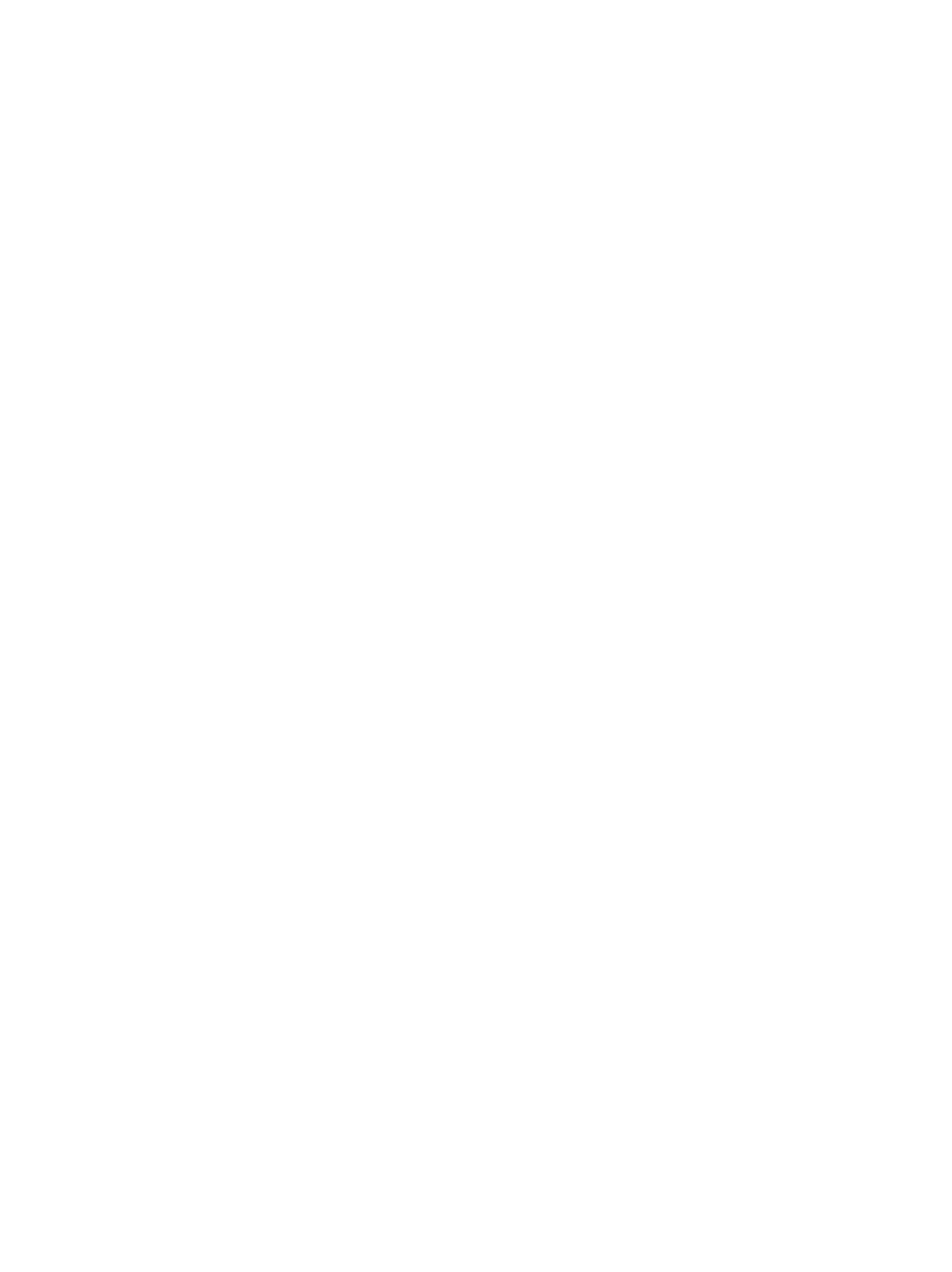### **Terms Explained Budgets**

Funding levels can be expressed in several ways. **Budget authority** is the value of new obligations that the federal government is authorized to incur. These include some obligations to be met in later years. Figures can also be expressed in **outlays** (actual expenditures, some of which are covered by amounts that were authorized in previous years).

Another difference concerns the value of money. When funding is in **current** or **then-year** dollars, no adjustment for inflation has taken place. This is the actual amount of dollars that has been or is to be spent, budgeted, or forecast. When funding is expressed in **constant dollars,** or **real dollars,** the effect of inflation has been factored out to make direct comparisons between budget years possible. A specific year, often the

present one, is chosen as a baseline for constant dollars.

Normally, Congress first authorizes payment, then appropriates it. **Authorization** is an act of Congress that establishes or continues a federal program or agency and sets forth guidelines to which it must adhere. **Appropriation** is an act of Congress that enables federal agencies to spend money for specific purposes.

### **Annual Pay for Federal Civilians**

(Effective Jan. 1, 1998)

### **General Schedule**

| Grade   | Step 1                          | Step 2   | Step 3   | Step 4   | Step 5   | Step 6   | Step 7   | Step 8   | Step 9   | Step 10  |
|---------|---------------------------------|----------|----------|----------|----------|----------|----------|----------|----------|----------|
| $GS-1$  | \$12,960                        | \$13.392 | \$13,823 | \$14,252 | \$14,685 | \$14,938 | \$15,362 | \$15,791 | \$15,809 | \$16,214 |
| $GS-2$  | 14,571                          | 14.918   | 15,401   | 15,809   | 15,985   | 16.455   | 16,925   | 17,395   | 17.865   | 18,335   |
| $GS-3$  | 15,899                          | 16,429   | 16,959   | 17,489   | 18,019   | 18,549   | 19,079   | 19,609   | 20,139   | 20,669   |
| $GS-4$  | 17,848                          | 18,443   | 19,038   | 19,633   | 20,228   | 20,823   | 21,418   | 22,013   | 22,608   | 23,203   |
| $GS-5$  | 19,969                          | 20,635   | 21,301   | 21,967   | 22,633   | 23,299   | 23,965   | 24,631   | 25,297   | 25,963   |
| $GS-6$  | 22,258                          | 23,000   | 23,742   | 24,484   | 25,226   | 25,968   | 26,710   | 27,452   | 28,194   | 28,936   |
| GS-7    | 24,734                          | 25,558   | 26,382   | 27,206   | 28,030   | 28,854   | 29.678   | 30,502   | 31,326   | 32,150   |
| $GS-8$  | 27,393                          | 28,306   | 29,219   | 30,132   | 31,045   | 31,958   | 32,871   | 33,784   | 34,697   | 35,610   |
| $GS-9$  | 30,257                          | 31,266   | 32.275   | 33,284   | 34.293   | 35,302   | 36,311   | 37,320   | 38,329   | 39,338   |
| $GS-10$ | 33,320                          | 34,431   | 35,542   | 36,653   | 37,764   | 38,875   | 39,986   | 41,097   | 42,208   | 43,319   |
| GS-11   | 36,609                          | 37,829   | 39,049   | 40,269   | 41,489   | 42,709   | 43,929   | 45,149   | 46,369   | 47,589   |
| $GS-12$ | 43,876                          | 45,339   | 46,802   | 48,265   | 49,728   | 51,191   | 52,654   | 54,117   | 55,580   | 57,043   |
| GS-13   | 52.176                          | 53,915   | 55.654   | 57,393   | 59.132   | 60.871   | 62.610   | 64.349   | 66.088   | 67,827   |
| $GS-14$ | 61.656                          | 63.711   | 65.766   | 67.821   | 69.876   | 71.931   | 73.986   | 76.041   | 78.096   | 80,151   |
| GS-15   | 72,525                          | 74,943   | 77,361   | 79,779   | 82,197   | 84,615   | 87,033   | 89,451   | 91,869   | 94,287   |
|         | <b>Senior Executive Service</b> |          |          |          |          |          |          |          |          |          |

|          |           |           | <b>OCHIOL LACCULIVE OCLYICE</b> |             |           |
|----------|-----------|-----------|---------------------------------|-------------|-----------|
| $ES-1$   | $ES-2$    | $ES-3$    | $ES-4$                          | <b>ES-5</b> | $ES-6$    |
| \$99,200 | \$103.900 | \$108,600 | \$114,500                       | \$118,400   | \$118,400 |

**NOTE:** Since January 1994, locality-based comparability payments have been applied to General Schedule (GS) and Senior Executive Service (ES) positions in the continental<br>United States. In other words, pay is higher in ar special salary rates that exceed the locality rate nor to overseas employees.

### **Aviation Career Incentive Pay**

|                        | <b>Phase I</b>                                              | <b>Phase II</b>        |                                          |  |
|------------------------|-------------------------------------------------------------|------------------------|------------------------------------------|--|
| <b>Monthly</b><br>Rate | <b>Years of</b><br><b>Aviation Service</b><br>as an Officer | <b>Monthly</b><br>Rate | <b>Years of Service</b><br>as an Officer |  |
|                        |                                                             |                        |                                          |  |
|                        |                                                             |                        |                                          |  |
|                        |                                                             |                        |                                          |  |
|                        |                                                             |                        |                                          |  |
|                        |                                                             |                        |                                          |  |

Provided to qualified rated officers and flight surgeons.

Officers in pay grade O-7 are paid \$200 per month. Officers in pay grade O-8 or above are paid \$206 per month.

Continuous pay ends following the 25th year of service. Grades O-6 and below with more than 25 years of service may receive \$250 per month for continued operational flying.

### **Hazardous Duty Pay** Effective Jan. 1, 199

| Grade | Pay Monthly<br>Rate | Grade | Pay Monthly<br>Rate |
|-------|---------------------|-------|---------------------|
|       | 0-10\$150           |       | E-9 \$200           |
|       | 0-9.     . 150      |       | E-8 200             |
|       | 0-8150              |       | E-7 200             |
|       | 0-7150              |       | E-6 175             |
|       | 0-6250              |       | E-5 150             |
|       | 0-5250              |       | E-4 150             |
|       | 0-4225              |       | E-3 150             |
|       | $O-3$ 175           |       | E-2 150             |
|       | $O-2$ 150           |       | $E-1$ 150           |
|       | 0-1150              |       |                     |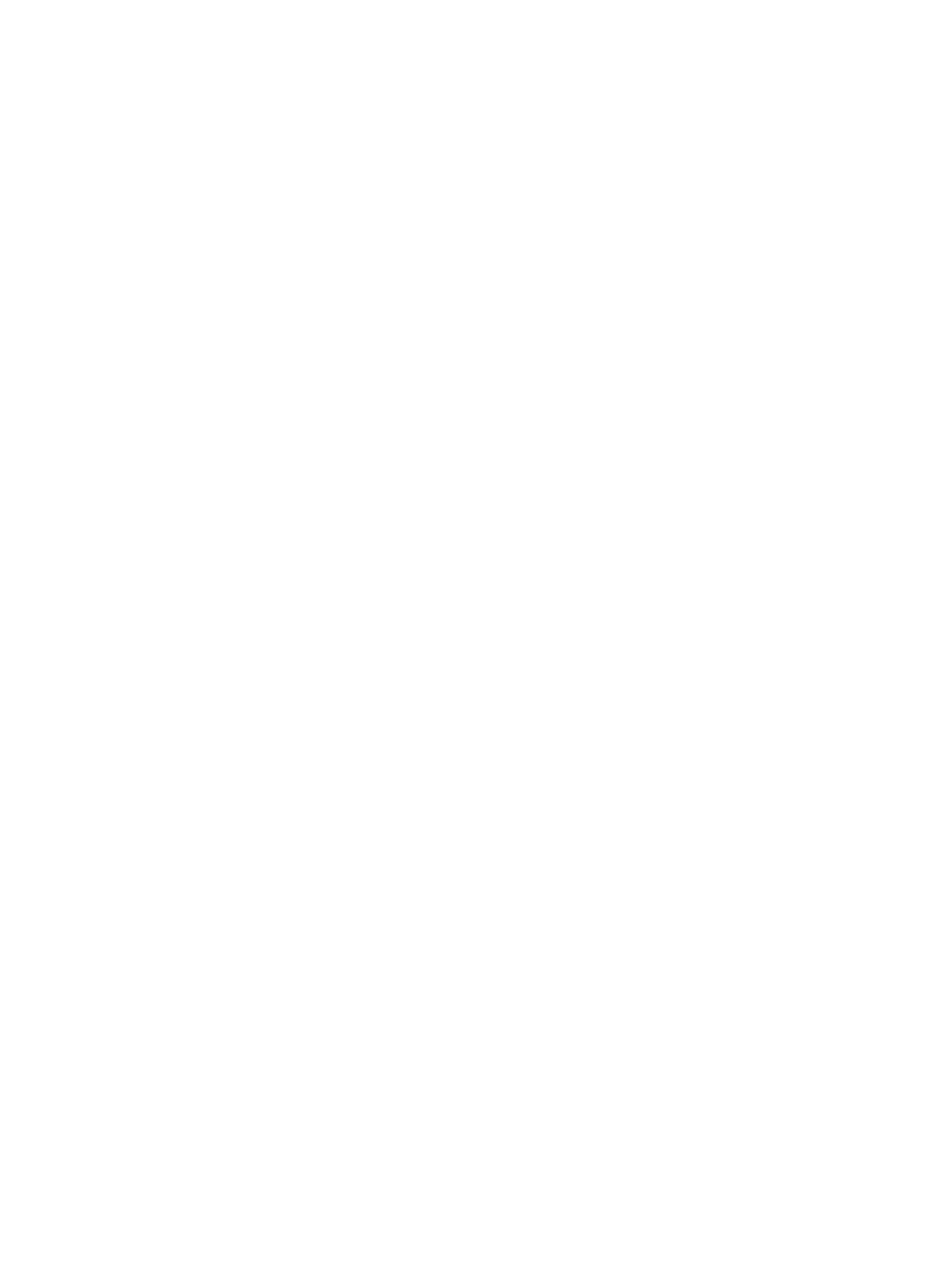**Federal Budget Categories as Percentages of GDP** 



| Year |  | <b>Outlays</b> Deficit Entitlements Defense |  |
|------|--|---------------------------------------------|--|
|      |  |                                             |  |
|      |  |                                             |  |
|      |  |                                             |  |
|      |  |                                             |  |
|      |  |                                             |  |
|      |  |                                             |  |
|      |  |                                             |  |
|      |  |                                             |  |
|      |  |                                             |  |
|      |  |                                             |  |
|      |  |                                             |  |
|      |  |                                             |  |
|      |  |                                             |  |
|      |  |                                             |  |
|      |  |                                             |  |
|      |  |                                             |  |
|      |  |                                             |  |
|      |  |                                             |  |
|      |  |                                             |  |
|      |  |                                             |  |
|      |  |                                             |  |
|      |  |                                             |  |
|      |  |                                             |  |
|      |  |                                             |  |
|      |  |                                             |  |
|      |  |                                             |  |
|      |  |                                             |  |
|      |  |                                             |  |
|      |  |                                             |  |
|      |  |                                             |  |
|      |  |                                             |  |
|      |  |                                             |  |
|      |  |                                             |  |
|      |  |                                             |  |
|      |  |                                             |  |
|      |  |                                             |  |
|      |  |                                             |  |
|      |  |                                             |  |

### **Explanatory Note**

Data for 1962-97 are historical. Data for 1998-99 are projections. These four tables are based on "The Eco-<br>nomic and Budget Outlook: Fiscal Years 1999–2008," published by the Congressional Budget Office, January<br>1998. (Constant dollar figures are derived.)

**Inflation Rates** 



| Year | % change   | Year % change |
|------|------------|---------------|
|      |            |               |
|      |            |               |
|      |            |               |
|      | 1984 4.3   |               |
|      | $1985$ 3.6 | $1966$ 2.9    |
|      | 1986 1.9   | 19673.1       |
|      | 1987 3.6   |               |
|      |            | 1969 5.5      |
|      |            |               |
|      | 19905.4    |               |
|      |            |               |
|      | $1992$ 3.1 |               |
|      | 1993 3.0   | 1974 11.0     |
|      |            | 19759.1       |
|      | 19952.5    | 1976 5.8      |
|      | 1996 2.9   |               |
|      |            |               |
|      |            | 1979 11.3     |
|      | 19992.5    | 1980 13.5     |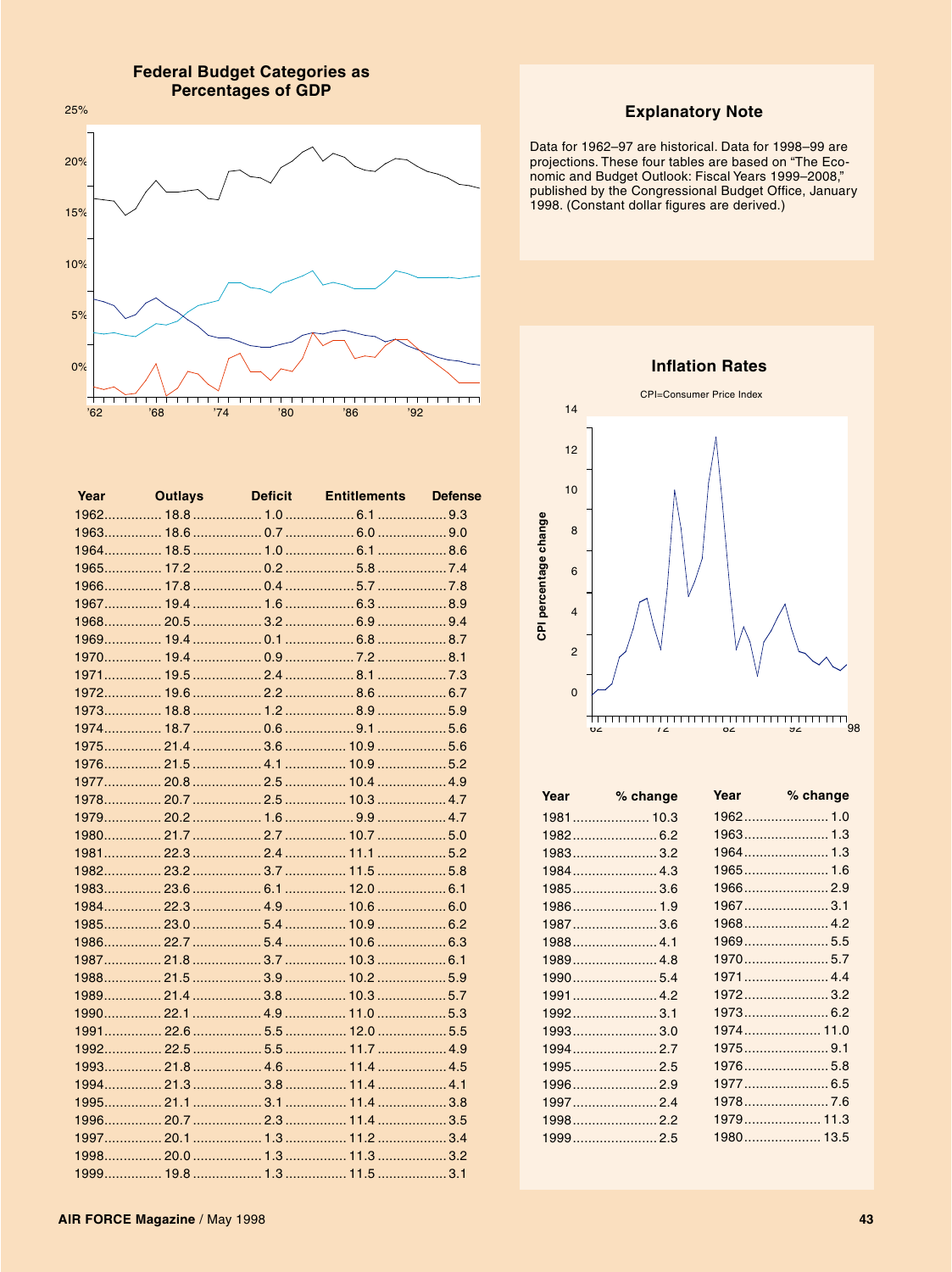### **Federal Budget Categories**

Current \$ billions

### **Federal Budget Categories**

Constant FY99 \$ billions

| Year | <b>Outlays</b> | <b>Deficit</b> | <b>Entitlements</b> | <b>Defense</b> | Year | <b>Outlays</b> | <b>Deficit</b> | <b>Entitlements</b> | <b>Defense</b> |
|------|----------------|----------------|---------------------|----------------|------|----------------|----------------|---------------------|----------------|
| 1962 | \$106.8        | \$5.9          | \$34.7              | \$52.6         | 1962 | 593.9          | 32.8           | 193.0               | 292.5          |
| 1963 | 111.3          | 4.0            | 36.2                | 53.7           | 1963 | 611.0          | 22.0           | 198.7               | 294.8          |
| 1964 | 118.5          | 6.5            | 38.9                | 55.0           | 1964 | 642.1          | 35.2           | 210.8               | 298.0          |
| 1965 | 118.2          | 1.6            | 39.7                | 51.0           | 1965 | 630.4          | 8.5            | 211.7               | 272.0          |
| 1966 | 134.5          | 3.1            | 43.4                | 59.0           | 1966 | 697.1          | 16.1           | 225.0               | 305.8          |
| 1967 | 157.5          | 12.6           | 50.9                | 72.0           | 1967 | 791.8          | 63.3           | 255.9               | 362.0          |
| 1968 | 178.1          | 27.7           | 59.7                | 82.2           | 1968 | 859.3          | 133.6          | 288.0               | 396.6          |
| 1969 | 183.6          | 0.5            | 64.7                | 82.7           | 1969 | 839.6          | 2.3            | 295.9               | 378.2          |
| 1970 | 195.6          | 8.7            | 72.6                | 81.9           | 1970 | 846.3          | 37.6           | 314.1               | 354.4          |
| 1971 | 210.2          | 26.1           | 86.9                | 79.0           | 1971 | 871.1          | 108.2          | 360.1               | 327.4          |
| 1972 | 230.7          | 26.4           | 100.9               | 79.3           | 1972 | 926.4          | 106.0          | 405.2               | 318.5          |
| 1973 | 245.7          | 15.4           | 116.1               | 77.1           | 1973 | 929.1          | 58.2           | 439.0               | 291.5          |
| 1974 | 269.4          | 8.0            | 131.0               | 80.7           | 1974 | 917.7          | 27.3           | 446.3               | 274.9          |
| 1975 | 332.3          | 55.3           | 169.6               | 87.6           | 1975 | 1,037.6        | 172.7          | 529.6               | 273.5          |
| 1976 | 371.8          | 70.5           | 189.4               | 89.9           | 1976 | 1,097.3        | 208.1          | 559.0               | 265.3          |
| 1977 | 409.2          | 49.8           | 204.0               | 97.5           | 1977 | 1,134.0        | 138.0          | 565.3               | 270.2          |
| 1978 | 458.7          | 54.9           | 227.7               | 104.6          | 1978 | 1,181.3        | 141.4          | 586.4               | 269.4          |
| 1979 | 504.0          | 38.7           | 247.3               | 116.8          | 1979 | 1,166.2        | 89.5           | 572.2               | 270.3          |
| 1980 | 590.9          | 72.7           | 291.5               | 134.6          | 1980 | 1,204.7        | 148.2          | 594.3               | 274.4          |
| 1981 | 678.2          | 74.0           | 339.6               | 158.0          | 1981 | 1,253.5        | 136.8          | 627.7               | 292.0          |
| 1982 | 745.8          | 120.1          | 370.9               | 185.9          | 1982 | 1,298.0        | 209.0          | 645.5               | 323.5          |
| 1983 | 808.4          | 208.0          | 410.7               | 209.9          | 1983 | 1,363.3        | 350.8          | 692.6               | 354.0          |
| 1984 | 851.9          | 185.7          | 405.8               | 228.0          | 1984 | 1,377.5        | 300.3          | 656.2               | 368.7          |
| 1985 | 946.5          | 221.7          | 448.4               | 253.1          | 1985 | 1,477.1        | 346.0          | 699.8               | 395.0          |
| 1986 | 990.5          | 238.0          | 462.0               | 273.8          | 1986 | 1,517.1        | 364.5          | 707.6               | 419.4          |
| 1987 | 1,004.1        | 169.3          | 474.4               | 282.5          | 1987 | 1,484.5        | 250.3          | 701.4               | 417.7          |
| 1988 | 1,064.5        | 194.0          | 505.3               | 290.9          | 1988 | 1,511.8        | 275.5          | 717.6               | 413.1          |
| 1989 | 1,143.7        | 205.2          | 549.6               | 304.0          | 1989 | 1,549.9        | 278.1          | 744.8               | 412.0          |
| 1990 | 1,253.2        | 277.8          | 627.3               | 300.1          | 1990 | 1,611.3        | 357.2          | 806.5               | 385.8          |
| 1991 | 1,324.4        | 321.6          | 702.6               | 319.7          | 1991 | 1,634.2        | 396.8          | 866.9               | 394.5          |
| 1992 | 1,381.7        | 340.5          | 716.6               | 302.6          | 1992 | 1,653.6        | 407.5          | 857.6               | 362.2          |
| 1993 | 1,409.4        | 300.4          | 736.8               | 292.4          | 1993 | 1,637.6        | 349.0          | 856.1               | 339.8          |
| 1994 | 1.461.7        | 258.8          | 784.0               | 282.3          | 1994 | 1,653.8        | 292.8          | 887.0               | 319.4          |
| 1995 | 1,515.7        | 226.3          | 818.2               | 273.6          | 1995 | 1,673.0        | 249.8          | 903.1               | 302.0          |
| 1996 | 1,560.5        | 174.0          | 857.5               | 266.0          | 1996 | 1,673.9        | 186.6          | 919.8               | 285.3          |
| 1997 | 1,600.9        | 103.3          | 894.6               | 271.9          | 1997 | 1,677.0        | 108.2          | 937.1               | 284.8          |
| 1998 | 1.670.0        | 105.0          | 950.0               | 269.0          | 1998 | 1,711.8        | 107.6          | 973.8               | 275.7          |
| 1999 | 1,731.0        | 115.0          | 1,003.0             | 267.0          | 1999 | 1,731.0        | 115.0          | 1,003.0             | 267.0          |

### **The 1990s Air Force**

Total Obligation Authority, FY99 Constant Billions

|                                          | <b>FY90</b> | <b>FY91</b> | <b>FY92</b> | <b>FY93</b> | <b>FY94</b> | <b>FY95</b> | <b>FY96</b> | <b>FY97</b> | <b>FY98</b> | <b>FY99</b> |
|------------------------------------------|-------------|-------------|-------------|-------------|-------------|-------------|-------------|-------------|-------------|-------------|
| <b>Forces</b>                            |             |             |             |             |             |             |             |             |             |             |
| <b>Strategic Forces</b>                  | \$15.7      | \$14.6      | \$12.2      | \$9.6       | \$6.2\$     | \$5.1       | \$5.1       | \$3.9       | \$4.3       | \$3.9       |
| <b>General-Purpose Forces</b>            | 25.7        | 24.5        | 20.1        | 17.6        | 17.3        | 16.8        | 16.8        | 16.3        | 15.9        | 16.4        |
| <b>Airlift Forces</b>                    | 6.7         | 5.9         | 6.9         | 8.1         | 8.6         | 9.0         | 8.6         | 8.6         | 8.5         | 9.3         |
| <b>Guard and Reserve Forces</b>          | 7.4         | 6.5         | 6.9         | 7.1         | 7.2         | 7.5         | 7.1         | 7.0         | 7.3         | 7.2         |
| <b>Special Operations Forces</b>         | 1.4         | 0.3         | 0.3         | 0.4         | 0.4         | 0.4         | 0.4         | 0.4         | 0.4         | 0.4         |
| <b>Total</b><br><b>Support</b>           | 56.8        | 51.7        | 46.5        | 42.8        | 39.7        | 38.7        | 38.1        | 36.2        | 36.4        | 37.3        |
| <b>Intelligence &amp; Communications</b> | \$21.5      | \$20.0      | \$21.4      | \$21.1      | \$20.5      | \$17.9      | \$18.3      | \$18.0      | \$18.5      | \$18.7      |
| <b>Research &amp; Development</b>        | 10.9        | 9.4         | 9.0         | 8.4         | 7.4         | 8.4         | 8.4         | 8.2         | 7.8         | 7.0         |
| <b>Central Supply &amp; Maintenance</b>  | 12.1        | 10.4        | 7.1         | 6.4         | 4.4         | 4.4         | 4.1         | 3.9         | 3.8         | 4.0         |
| Training, Medical, & General Personnel   | 11.9        | 13.6        | 9.4         | 9.1         | 8.5         | 8.8         | 8.6         | 8.1         | 8.2         | 8.2         |
| <b>Administration &amp; Other</b>        | 1.7         | 1.7         | 1.7         | 1.6         | 1.7         | 1.5         | 1.6         | 1.7         | 1.5         | 1.9         |
| <b>Total</b>                             | 58.1        | 55.0        | 48.6        | 46.6        | 42.5        | 40.9        | 40.9        | 39.8        | 39.8        | 39.8        |

Totals do not sum due to rounding.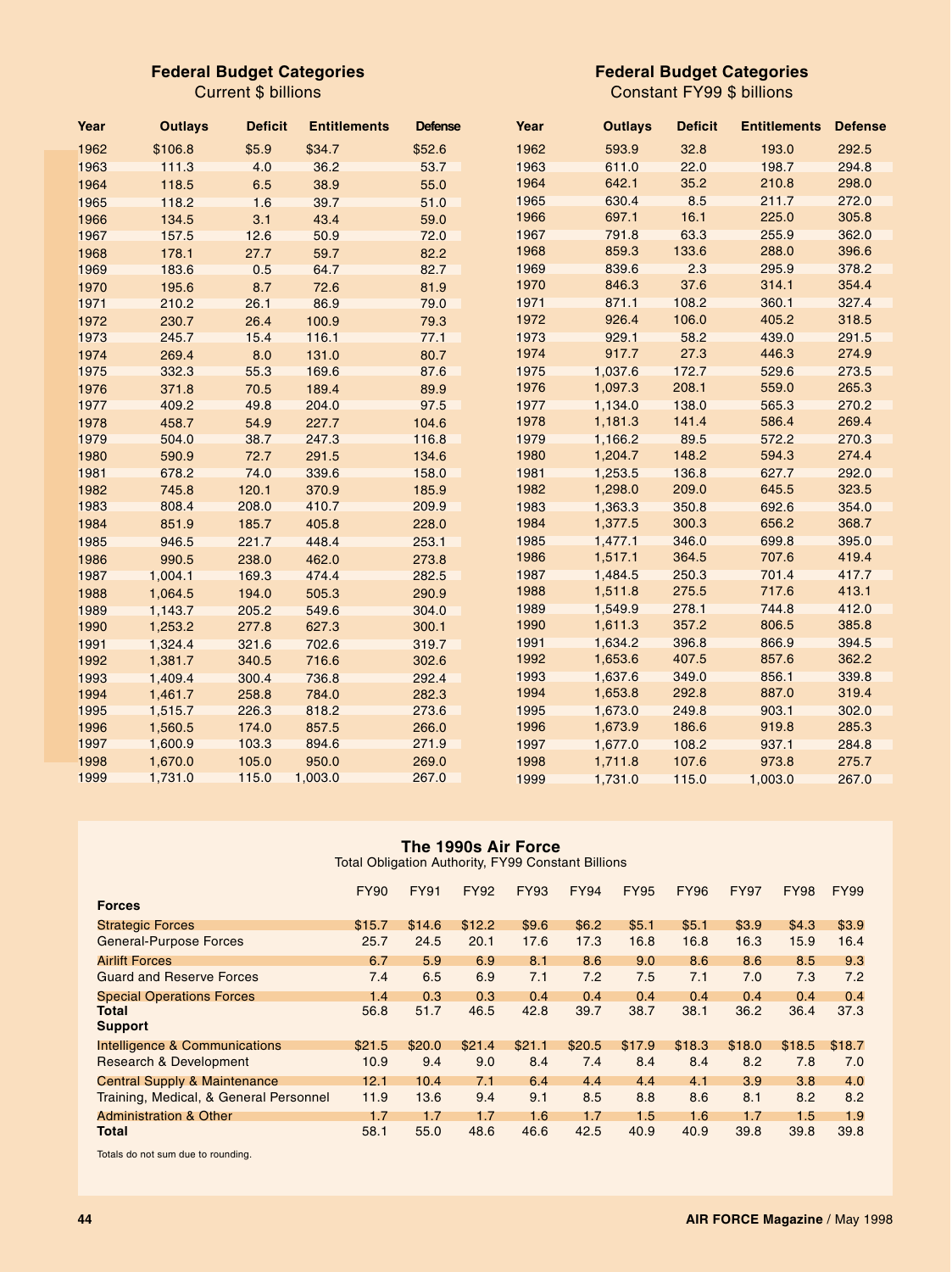

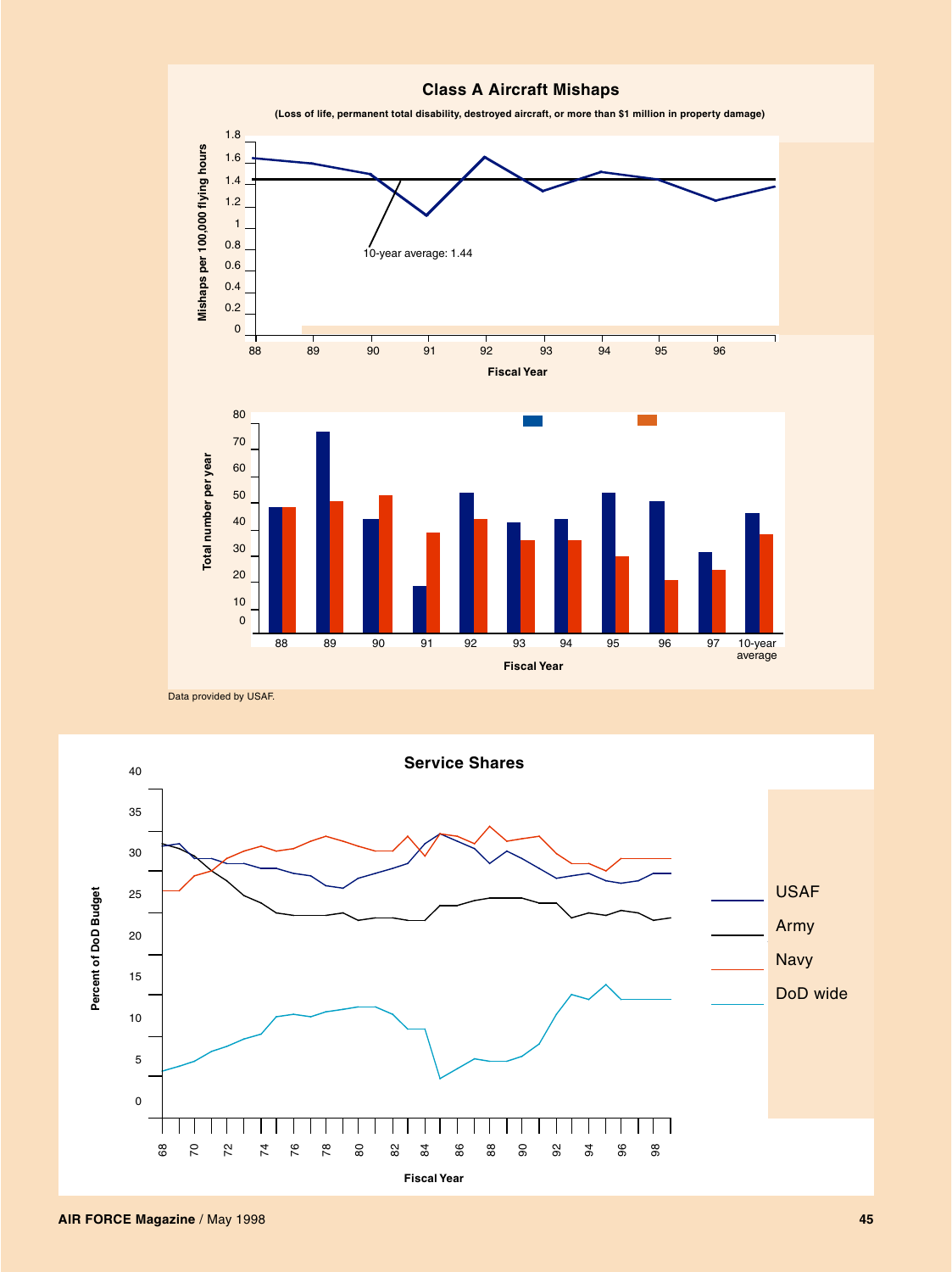### **Defense Department Budget Top Line and Service Shares**

(\$ billions)

|                                                                                         | FY98 FY99 | FY00           | <b>FY01</b> | <b>FY02</b> | <b>FY03</b> |
|-----------------------------------------------------------------------------------------|-----------|----------------|-------------|-------------|-------------|
| <b>Budget authority</b><br>(current \$) 254.9 257.3262.9  271.1 274.3284.0              |           |                |             |             |             |
|                                                                                         |           |                |             |             |             |
| <b>Budget authority</b><br>(constant FY99 \$)  260.1  257.3  257.2  259.5  256.7  259.7 |           |                |             |             |             |
| <b>Outlays</b>                                                                          |           |                |             |             |             |
|                                                                                         |           |                |             |             |             |
| <b>Outlays</b>                                                                          |           |                |             |             |             |
| (constant FY99 \$)  256.4  252.6  250.4  246.2  243.2  252.9                            |           |                |             |             |             |
|                                                                                         |           |                |             |             |             |
|                                                                                         |           |                |             |             |             |
|                                                                                         |           | FY95 FY96 FY97 |             | <b>FY98</b> | <b>FY99</b> |
| <b>Service Shares</b> (budget authority, current \$ billions)                           |           |                |             |             |             |
|                                                                                         |           |                |             |             |             |
|                                                                                         |           |                |             |             |             |
|                                                                                         |           |                |             |             |             |
| Defense agencies, DoD-wide 37.3  37.0  36.4  39.0  35.4                                 |           |                |             |             |             |
|                                                                                         |           |                |             |             |             |
| <b>Percentages</b> (budget authority)                                                   |           |                |             |             |             |
|                                                                                         |           |                |             |             |             |

Fiscal 1999 figures are those contained in the Clinton Administration's budget request. Numbers have been rounded.

Navy......................................... 30.9 ...... 31.4.......31.6....... 31.7 ...... 31.6 Defense agencies, DoD–wide..... 14.8 ...... 14.5.......14.5....... 15.3 ...... 13.8

| Pay | With<br><b>Grade Dependents</b> | <b>Without</b><br><b>Dependents</b> |
|-----|---------------------------------|-------------------------------------|
|     | 0-10\$1,362.06\$1,154.81        |                                     |
|     | 0-91,362.06 1,154.81            |                                     |
|     | 0-81,362.06 1,154.81            |                                     |
|     | 0-71,362.06 1,154.81            |                                     |
|     | 0-61,224.38 1,048.21            |                                     |
|     | 0-51,163.61 994.57              |                                     |
|     | 0-41,026.16 923.48              |                                     |
|     |                                 |                                     |
|     |                                 |                                     |
|     | 0-1652.57 484.85                |                                     |
|     |                                 |                                     |
|     |                                 |                                     |
|     | O-2E 822.58 670.96              |                                     |
|     | O-1E 764.82 565.14              |                                     |
|     |                                 |                                     |
|     | E-9 874.56  678.23              |                                     |
|     | E-8 804.21  629.14              |                                     |
|     | E-7 747.83 534.71               |                                     |
|     | E-6 690.39  489.08              |                                     |
|     | E-5 620.59  450.83              |                                     |
|     |                                 |                                     |
|     | E-3 504.27  402.60              |                                     |
|     | E-2 490.76  400.45              |                                     |
|     | E-1 488.07  380.44              |                                     |
|     | Note: All data are averages.    |                                     |

### **Air Force Budget—A 10-Year Perspective**

(Budget authority in \$ millions)

| <b>FY89</b>                                                      | <b>FY90</b> | <b>FY91</b> | <b>FY92</b> | <b>FY93</b> | <b>FY94</b> | <b>FY95</b> | <b>FY96</b> | <b>FY97</b> | <b>FY98</b> |          |
|------------------------------------------------------------------|-------------|-------------|-------------|-------------|-------------|-------------|-------------|-------------|-------------|----------|
| <b>Current dollars</b>                                           |             |             |             |             |             |             |             |             |             |          |
| <b>Military personnel</b>                                        | \$21,851    | \$21,777    | \$22,755    | \$21,381    | \$20,141    | \$18,168    | \$19,602    | \$19,309    | \$19,186    | \$19,253 |
| Operations and maintenance                                       | 24.973      | 25.160      | 29.061      | 22.816      | 22.179      | 24.525      | 24.561      | 23.519      | 22.728      | 23.479   |
| Procurement                                                      | 30,981      | 30.276      | 24,041      | 23,249      | 21,803      | 17,716      | 16,529      | 15,558      | 14.247      | 15,503   |
| RDT&E                                                            | 14.696      | 13,507      | 12,207      | 12,867      | 12,979      | 12,021      | 11,787      | 12,427      | 14,017      | 14,031   |
| <b>Military construction</b>                                     | 1,445       | 1,453       | 1,117       | 1,200       | 1,053       | 1,554       | 816         | 1,285       | 1,567       | 1,439    |
| <b>Family housing</b>                                            | 921         | 870         | 888         | 1,112       | 1,212       | 923         | 1,106       | 1,124       | 1,135       | 1,111    |
| Rev. and mgmt. funds                                             | 187         | 121         | 1,672       | n/a         | n/a         | n/a         | n/a         | n/a         | 790         | 33       |
| <b>Trust and receipts</b>                                        | $-369$      | $-274$      | $-485$      | $-286$      | $-221$      | $-332$      | $-470$      | $-231$      | $-453$      | $-440$   |
| Total                                                            | 94.685      | 92,890      | 91,257      | 82,340      | 79,146      | 74,575      | 73,933      | 72,992      | 73,218      | 74,409   |
| <b>Constant FY99 dollars</b>                                     |             |             |             |             |             |             |             |             |             |          |
| <b>Military personnel</b>                                        | 29,121      | 28,557      | 28,529      | 26,025      | 23,490      | 20,677      | 21,782      | 20,969      | 20,263      | 19,810   |
| Operations and maintenance                                       | 32,528      | 31,942      | 33,115      | 26,767      | 25,286      | 27,226      | 26,987      | 25,244      | 23,821      | 23,824   |
| Procurement                                                      | 38.083      | 35,986      | 27,787      | 26,250      | 24,121      | 19.240      | 17.629      | 16,311      | 14.702      | 15,756   |
| RDT&E                                                            | 18.449      | 16,318      | 14,216      | 14,618      | 14,424      | 13,106      | 12,611      | 13,047      | 14,467      | 14,260   |
| <b>Military construction</b>                                     | 1.773       | 1.722       | 1.288       | 1,353       | 1,165       | 1,686       | 869         | 1.348       | 1,618       | 1,464    |
| <b>Family housing</b>                                            | 1,154       | 1,051       | 1,027       | 1,261       | 1,344       | 1,003       | 1,182       | 1,178       | 1,170       | 1,127    |
| Rev. and mgmt. funds                                             | 238         | 147         | 1,949       | n/a         | n/a         | n/a         | n/a         | n/a         | 813         | 34       |
| <b>Trust and receipts</b>                                        | $-469$      | $-335$      | $-569$      | $-326$      | $-246$      | $-361$      | $-503$      | $-242$      | $-466$      | $-446$   |
| Total                                                            | 120,877     | 115,388     | 107,342     | 95,946      | 89,584      | 82,576      | 80,556      | 77,856      | 76,387      | 75,829   |
| Percentage real growth                                           |             |             |             |             |             |             |             |             |             |          |
| <b>Military personnel</b>                                        | $-2.1$      | $-1.9$      | $-0.1$      | $-8.8$      | $-9.7$      | $-12.0$     | 5.3         | $-3.7$      | $-3.4$      | $-2.2$   |
| Operations and maintenance                                       | 3.7         | $-1.8$      | 4.1         | $-19.2$     | $-5.5$      | 7.7         | $-0.9$      | $-6.5$      | $-5.6$      | 0.0      |
| Procurement                                                      | 11.6        | $-5.5$      | $-22.9$     | $-5.5$      | $-8.1$      | $-20.2$     | $-8.4$      | $-7.5$      | $-9.9$      | 7.2      |
| RDT&E                                                            | $-3.4$      | $-11.6$     | $-12.9$     | 2.8         | $-1.3$      | $-9.1$      | $-3.8$      | 3.5         | 10.9        | $-1.4$   |
| <b>Military construction</b>                                     | $-1.7$      | $-2.9$      | $-25.2$     | 5.0         | $-13.9$     | 44.7        | $-48.5$     | 55.1        | 20.0        | $-9.5$   |
| <b>Family housing</b>                                            | 6.9         | $-8.9$      | $-2.3$      | 22.8        | 6.6         | $-25.4$     | 17.8        | $-0.3$      | $-0.7$      | $-3.7$   |
| <b>Total</b>                                                     | 3.0         | $-4.5$      | $-7.0$      | $-10.6$     | $-6.6$      | $-7.8$      | $-2.4$      | $-3.4$      | $-1.9$      | $-0.7$   |
| The books are seen to substitute the second of the second of the |             |             |             |             |             |             |             |             |             |          |

Totals may not sum due to rounding.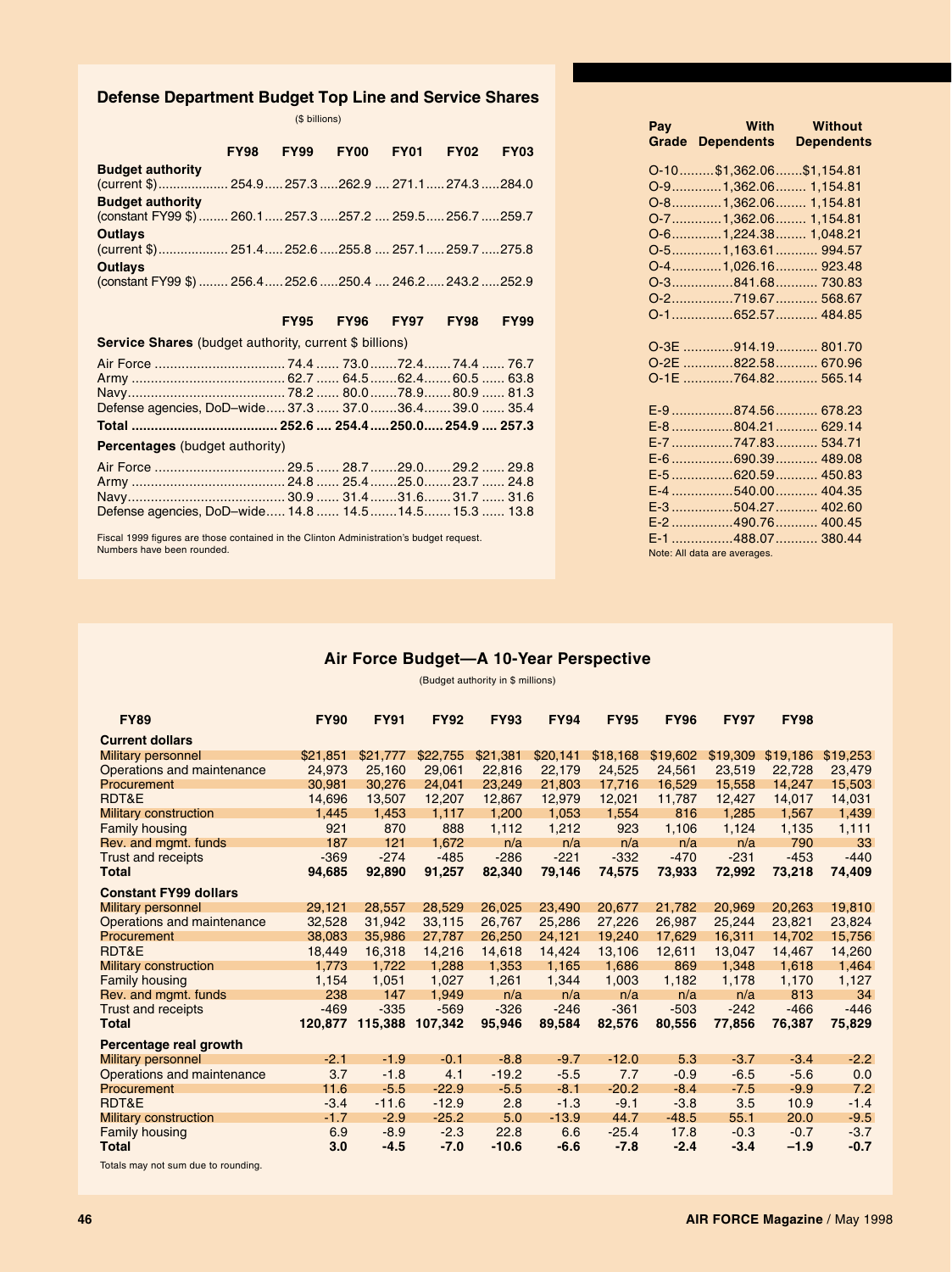### **Allowances for Housing and Subsistence**

(Effective Jan. 1, 1998)

|                                                                                        |                  | Cash/In-Kind                        |
|----------------------------------------------------------------------------------------|------------------|-------------------------------------|
| <b>Enlisted Members</b>                                                                | E-1<br><4 Months | <b>All Other</b><br><b>Enlisted</b> |
| When on leave or authorized<br>to mess separately \$6.86/day  \$7.43/day               |                  |                                     |
| When rations in-kind<br>are not available \$7.73/day  \$8.38/day                       |                  |                                     |
| When assigned to duty under<br>emergency conditions where<br>no US mess facilities are |                  |                                     |
|                                                                                        |                  |                                     |

### **Monthly Military Basic Rates of Pay**

(Effective Jan. 1, 1998)

### **Years of Service Pay Grade < 2 2 3 4 6 8 10 12 14 16 18 20 22 24 26 Commissioned Officersa** O-10a 7,566 7,832 7,832 7,832 7,832 8,133 8,133 8,584 8,584 9,198 9,198 9,814 9,814 9,814 10,425 O-9 6,706 6,881 7,028 7,028 7,028 7,207 7,207 7,507 7,507 8,133 8,133 8,584 8,584 8,584 9,198<br>O-8 6,074 6,256 6,404 6,404 6,404 6,881 6,881 7,207 7,207 7.507 7.832 8.133 8.334 8.334 8.334 O-8 6,074 6,256 6,404 6,404 6,404 6,881 6,881 7,207 7,207 7,507 7,832 8,133 8,334 8,334 8,334 O-7 5,047 5,390 5,390 5,390 5,632 5,632 5,958 5,958 6,256 6,881 7,355 7,355 7,355 7,355 7,355 O-6 3,740 4,109 4,379 4,379 4,379 4,379 4,379 4,379 4,528 5,244 5,511 5,632 5,958 6,159 6,462 O-5 2,992 3,513 3,756 3,756 3,756 3,756 3,869 4,078 4,351 4,677 4,944 5,095 5,273 5,273 5,273 O-4 2,522 3,071 3,275 3,275 3,336 3,483 3,721 3,930 4,109 4,290 4,408 4,408 4,408 4,408 4,408 O-3b 2,343 2,620 2,801 3,099 3,248 3,364 3,546 3,721 3,812 3,812 3,812 3,812 3,812 3,812 3,812 O-2b 2,044 2,232 2,681 2,771 2,829 2,829 2,829 2,829 2,829 2,829 2,829 2,829 2,829 2,829 2,829 O-1b 1,774 1,847 2,232 2,232 2,232 2,232 2,232 2,232 2,232 2,232 2,232 2,232 2,232 2,232 2,232

### **Commissioned Officers With More Than Four Years of Active Duty Enlisted Service**

| $O-3E$ | $-$                      |  |  | $-$ 3,099 3,248 3,364 3,546 3,721 3,869 3,869 3,869 3,869 3,869 3,869 3,869          |  |  |  |  |  |
|--------|--------------------------|--|--|--------------------------------------------------------------------------------------|--|--|--|--|--|
| $O-2E$ | $\overline{\phantom{m}}$ |  |  | - 2,771  2,829  2,918  3,071  3,188  3,275  3,275  3,275  3,275  3,275  3,275  3,275 |  |  |  |  |  |
| $O-1E$ | $-$                      |  |  | - 2,232 2,384 2,472 2,562 2,651 2,771 2,771 2,771 2,771 2,771 2,771 2,771 2,771      |  |  |  |  |  |

### **Enlisted Members**

| $E-9$  |       |       |       |       |       | $\overline{\phantom{0}}$ | 2.777 | 2.840 | 2,904 | 2,971 | 3,038 | 3,096 | 3,259 | 3.386 | 3.576 |
|--------|-------|-------|-------|-------|-------|--------------------------|-------|-------|-------|-------|-------|-------|-------|-------|-------|
| $E-8$  |       |       |       |       |       | 2.329                    | 2,396 | 2.459 | 2.523 | 2,590 | 2.648 | 2.714 | 2.873 | 3.001 | 3.194 |
| $E-7$  | 1.626 | 1.756 | 1.820 | 1,884 | 1,949 | 2,011                    | 2,075 | 2,140 | 2,236 | 2,300 | 2,363 | 2.394 | 2.555 | 2.682 | 2.873 |
| $E-6$  | 1.399 | 1.525 | 1.588 | 1,656 | 1,718 | 1.780                    | 1,845 | 1,940 | 2,001 | 2,066 | 2.097 | 2.097 | 2.097 | 2.097 | 2.097 |
| $E-5$  | 1.228 | 1.336 | 1.401 | 1.462 | 1,558 | 1,622                    | 1,686 | 1,748 | 1,780 | 1,780 | 1.780 | 1.780 | 1.780 | 1.780 | 1.780 |
| $E-4$  | 1.145 | 1.209 | 1.280 | 1,379 | 1,434 | 1,434                    | 1,434 | 1,434 | 1,434 | 1,434 | 1.434 | 1.434 | 1.434 | 1.434 | 1.434 |
| $E-3$  | 1.079 | 1.138 | 1.183 | 1.230 | 1.230 | 1,230                    | 1,230 | 1,230 | 1,230 | 1,230 | 1.230 | 1.230 | 1.230 | 1.230 | 1.230 |
| $E-2$  | .038  | 1.038 | 1.038 | 0.038 | 1.038 | 1,038                    | 1,038 | 1,038 | 1,038 | 1,038 | 1.038 | 1.038 | 1.038 | 1.038 | 1.038 |
| $E-1c$ | 926   | 926   | 926   | 926   | 926   | 926                      | 926   | 926   | 926   | 926   | 926   | 926   | 926   | 926   | 926   |

Amounts have been rounded to the nearest dollar.

Basic pay while serving as Chairman of the Joint Chiefs of Staff or Chief of Staff of the Air Force is \$11,502.60, regardless of cumulative years of service, but the general officer cap (<sup>a</sup> below) applies, as well.

Basic pay while serving as Chief Master Sergeant of the Air Force is \$4,346.40, regardless of cumulative years of service.

aBasic pay is limited to \$9,225, regardless of cumulative years of service.

bDoes not apply to commissioned officers who have been credited with more than four years' active service as enlisted members.

<sup>c</sup>Basic pay for E-1s with less than four months of service is \$856.80.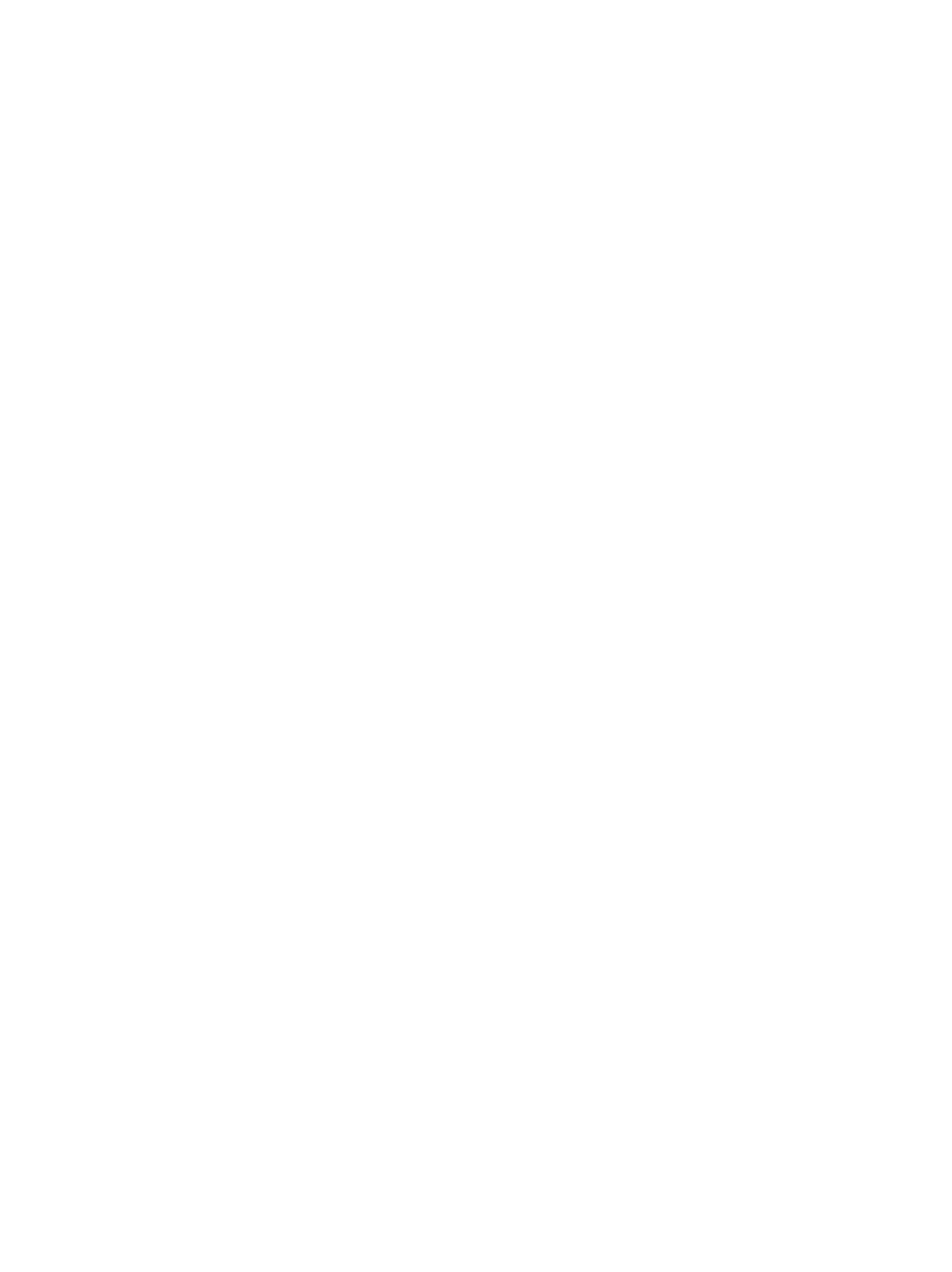## Equipment

T.

### Aircraft Type, Total Active Inventory, and Primary Aircraft Inventory

(As of Sept. 30, 1997)

**Type** 

Total Active Inventory (TAI): aircraft assigned to operating forces for mission, training, test, or maintenance. Includes primary, backup, and attrition aircraft. Primary Aircraft Inventory (PAI): aircraft assigned to meet Primary Aircraft Authorization (PAA).

 $\overline{\phantom{a}}$ 

| ı y pe                                            |  |
|---------------------------------------------------|--|
| <b>Bomber</b>                                     |  |
|                                                   |  |
|                                                   |  |
|                                                   |  |
|                                                   |  |
| Cargo/transport                                   |  |
|                                                   |  |
|                                                   |  |
|                                                   |  |
| C-17……………………………34 ……………31                         |  |
|                                                   |  |
|                                                   |  |
|                                                   |  |
|                                                   |  |
|                                                   |  |
|                                                   |  |
|                                                   |  |
|                                                   |  |
|                                                   |  |
|                                                   |  |
|                                                   |  |
|                                                   |  |
| <b>Electronic warfare/combat</b>                  |  |
|                                                   |  |
|                                                   |  |
| <b>Fighter/attack</b>                             |  |
|                                                   |  |
|                                                   |  |
|                                                   |  |
|                                                   |  |
|                                                   |  |
|                                                   |  |
|                                                   |  |
|                                                   |  |
| Total  1,700  1,423                               |  |
| <b>Helicopter</b>                                 |  |
|                                                   |  |
|                                                   |  |
|                                                   |  |
|                                                   |  |
|                                                   |  |
| Reconnaissance/battle management/C <sup>3</sup> I |  |

 $TAT$ 

| <b>Special Operations Forces</b> |  |
|----------------------------------|--|
|                                  |  |
|                                  |  |
|                                  |  |
|                                  |  |
|                                  |  |
| <b>Tanker</b>                    |  |
|                                  |  |
|                                  |  |
|                                  |  |
|                                  |  |
|                                  |  |
|                                  |  |
| <b>Trainer</b>                   |  |
|                                  |  |
|                                  |  |
|                                  |  |
|                                  |  |
|                                  |  |
|                                  |  |
|                                  |  |
|                                  |  |
|                                  |  |
|                                  |  |
|                                  |  |
|                                  |  |
|                                  |  |
|                                  |  |
|                                  |  |
|                                  |  |
|                                  |  |
|                                  |  |
| Total  1.238 808                 |  |

**TAI** 

PAI

Total active duty ...... 4,488 ......... 3,471

### **Aircraft per Active Duty USAF Squadron**

(As of Sept. 30, 1997)

### **Aircraft Type**

**Number** 

| B-52  8 or 12                   |
|---------------------------------|
|                                 |
|                                 |
|                                 |
| C-130  8, 10, 12, 13, 14, or 16 |
|                                 |
|                                 |
| HC-130P/N4-10                   |
|                                 |
|                                 |
|                                 |
|                                 |
| KC-1358–12                      |
| C-141B 14 or 16                 |
|                                 |
|                                 |
|                                 |
| F-15E  18 or 24                 |
| F-16  18 or 24                  |
|                                 |
|                                 |
| HH-60G 4, 5, or 8               |

For some types of aircraft, squadrons vary in size, as shown here.

### AIR FORCE Magazine / May 1998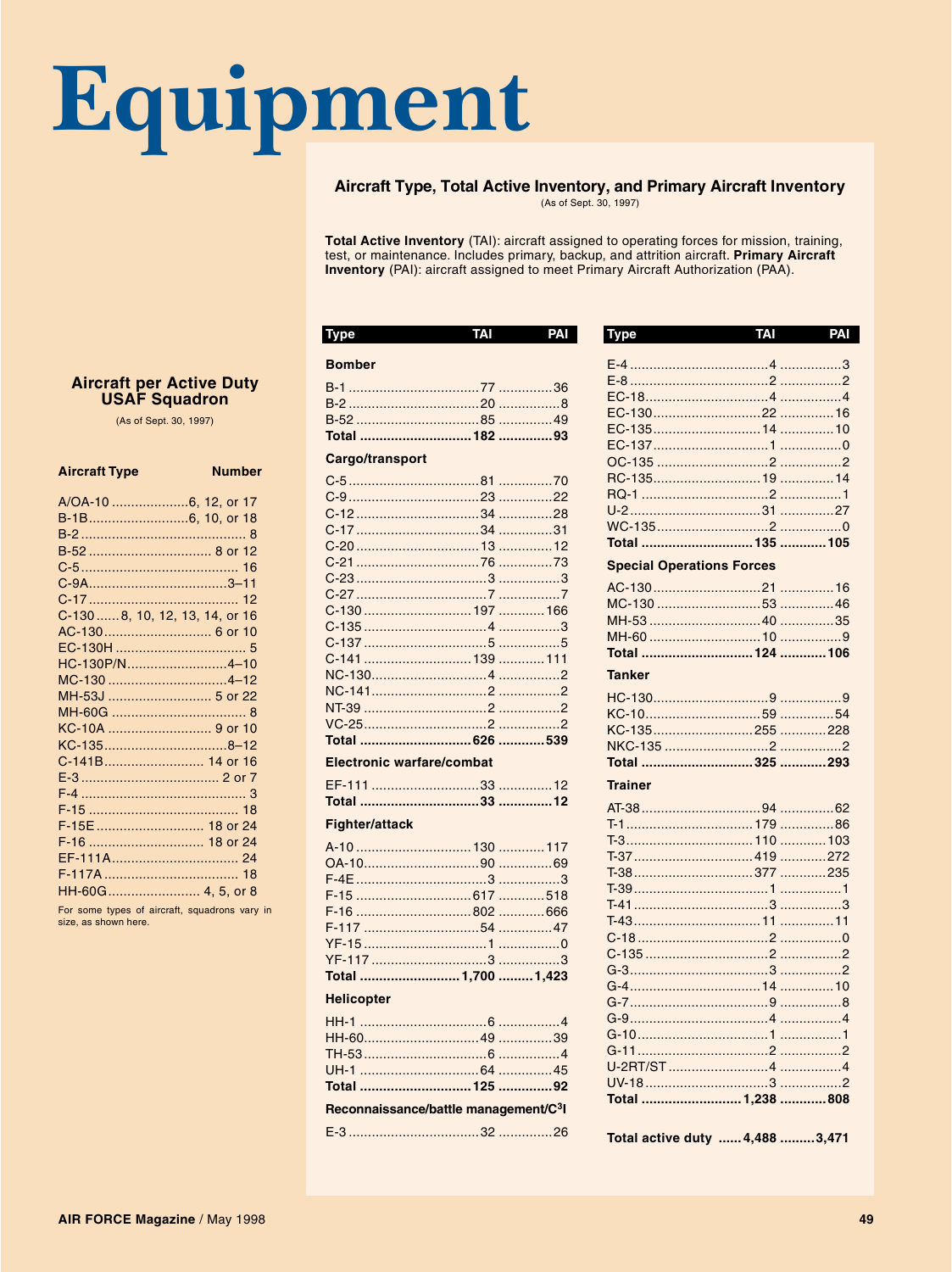### **ICBMs and Spacecraft in Service**

| <b>Type of system</b>                                                     | <b>FY91</b>         | <b>FY92</b>         | <b>FY93</b>    | <b>FY94</b> | <b>FY95</b>         | <b>FY96</b>           | <b>FY97</b>          |
|---------------------------------------------------------------------------|---------------------|---------------------|----------------|-------------|---------------------|-----------------------|----------------------|
| Minuteman II ICBM<br>Minuteman III ICBM<br>Peacekeeper ICBM               | 450<br>500<br>50    | 375<br>500<br>50    | 0<br>500<br>50 | 500<br>50   | 0<br>530<br>50      | $\Omega$<br>530<br>50 | 530<br>50            |
| <b>Total ICBMs</b>                                                        | 1.000               | 925                 | 550            | 550         | 580                 | 580                   | 580                  |
| <b>DMSP</b> satellite<br><b>DSCS</b> satellite                            | $\overline{2}$<br>5 | $\overline{2}$<br>5 | 2<br>5         | 2<br>5      | 3<br>5              | $\circ$<br>5          | 2<br>5               |
| DSP satellite (data classified)<br><b>GPS</b> satellite<br><b>Milstar</b> | 16                  | 19                  | 24             | 24          | 25<br>$\mathcal{P}$ | 26<br>$\mathcal{P}$   | 26<br>$\overline{2}$ |
| <b>Total satellites</b>                                                   | 23                  | 26                  | 31             | 32          | 35                  | 35                    | 35                   |

**DMSP:** Defense Meteorological Satellite Program **DSCS:** Defense Satellite Communications System **DSP:** Defense Support Program **GPS:** Global Positioning System Satellite data show the number of satellites that are mission capable.

### **Total Number of USAF Aircraft in Service and Flying Hours**

| <b>Type of aircraft</b>                                              | <b>FY91</b> | <b>FY92</b> | <b>FY93</b> | <b>FY94</b> | <b>FY95</b> | <b>FY96</b> | <b>FY97</b> |
|----------------------------------------------------------------------|-------------|-------------|-------------|-------------|-------------|-------------|-------------|
| <b>Bomber</b>                                                        | 290         | 248         | 225         | 178         | 183         | 185         | 177         |
| <b>Tanker</b>                                                        | 539         | 478         | 391         | 326         | 325         | 314         | 310         |
| Fighter/interceptor/attack                                           | 2,497       | 2,000       | 1,848       | 1,781       | 1,750       | 1,637       | 1,631       |
| Reconnaissance/electronic warfare                                    | 303         | 238         | 241         | 225         | 318         | 257         | 252         |
| Cargo/transport                                                      | 812         | 794         | 749         | 733         | 690         | 654         | 612         |
| Search & rescue (fixed wing)                                         | 32          | 56          | 84          | 34          | 12          | 9           | 9           |
| Helicopter (includes rescue)                                         | 213         | 206         | 203         | 189         | 123         | 174         | 178         |
| <b>Trainer</b>                                                       | 1,415       | 1,313       | 1,150       | 1,188       | 1,205       | 1,193       | 1,234       |
| Utility/observation/other                                            | 88          | 89          | 95          | 107         | 104         | 98          | 98          |
| <b>Total active duty</b>                                             | 6,189       | 5,422       | 4,986       | 4,761       | 4,710       | 4,521       | 4,501       |
| <b>Air National Guard</b>                                            | 1,793       | 1,694       | 1,653       | 1,586       | 1,461       | 1,426       | 1,375       |
| <b>AFRC</b>                                                          | 528         | 524         | 543         | 468         | 462         | 447         | 454         |
| <b>Total active duty, ANG, and AFRC</b><br>Total aircraft, including | 8,510       | 7,640       | 7,182       | 6,815       | 6,633       | 6,394       | 6,330       |
| foreign-government-owned                                             | 8,603       | 7,733       | 7,276       | 7,028       | 6,725       | 6,476       | 6,412       |
| <b>Flying hours (in thousands)</b>                                   |             |             |             |             |             |             |             |
| <b>USAF</b> active duty                                              | 2,551       | 2,195       | 1,993       | 1,750       | 1,709       | 1,657       | 1,680       |
| <b>Air National Guard</b>                                            | 458         | 441         | 442         | 412         | 403         | 380         | 375         |
| <b>AFRC</b>                                                          | 157         | 154         | 149         | 155         | 141         | 144         | 150         |
| <b>Total flying hours</b>                                            | 3,166       | 2,790       | 2,584       | 2,317       | 2,253       | 2,181       | 2,205       |

### **Air Defense Unit Fin Flashes**

### **Description Aircraft Unit and Location**

### **Air National Guard Units**

| Dark gray bison's skull against prairie/mountain profile F-16A/B 120th FW, Great Falls IAP, Mont.    |  |  |  |  |  |  |  |
|------------------------------------------------------------------------------------------------------|--|--|--|--|--|--|--|
|                                                                                                      |  |  |  |  |  |  |  |
|                                                                                                      |  |  |  |  |  |  |  |
| Black falcon with talons extended and "California" logo F-16A/B144th FW, Fresno Air Terminal, Calif. |  |  |  |  |  |  |  |
| Texas star on subdued jagged stripes with "Houston" logo F-16A/B147th FW, Ellington Field, Texas     |  |  |  |  |  |  |  |
|                                                                                                      |  |  |  |  |  |  |  |
|                                                                                                      |  |  |  |  |  |  |  |
|                                                                                                      |  |  |  |  |  |  |  |
| <b>Air Defense Training Units (ANG)</b>                                                              |  |  |  |  |  |  |  |
|                                                                                                      |  |  |  |  |  |  |  |
|                                                                                                      |  |  |  |  |  |  |  |

### **50 AIR FORCE Magazine** / May 1998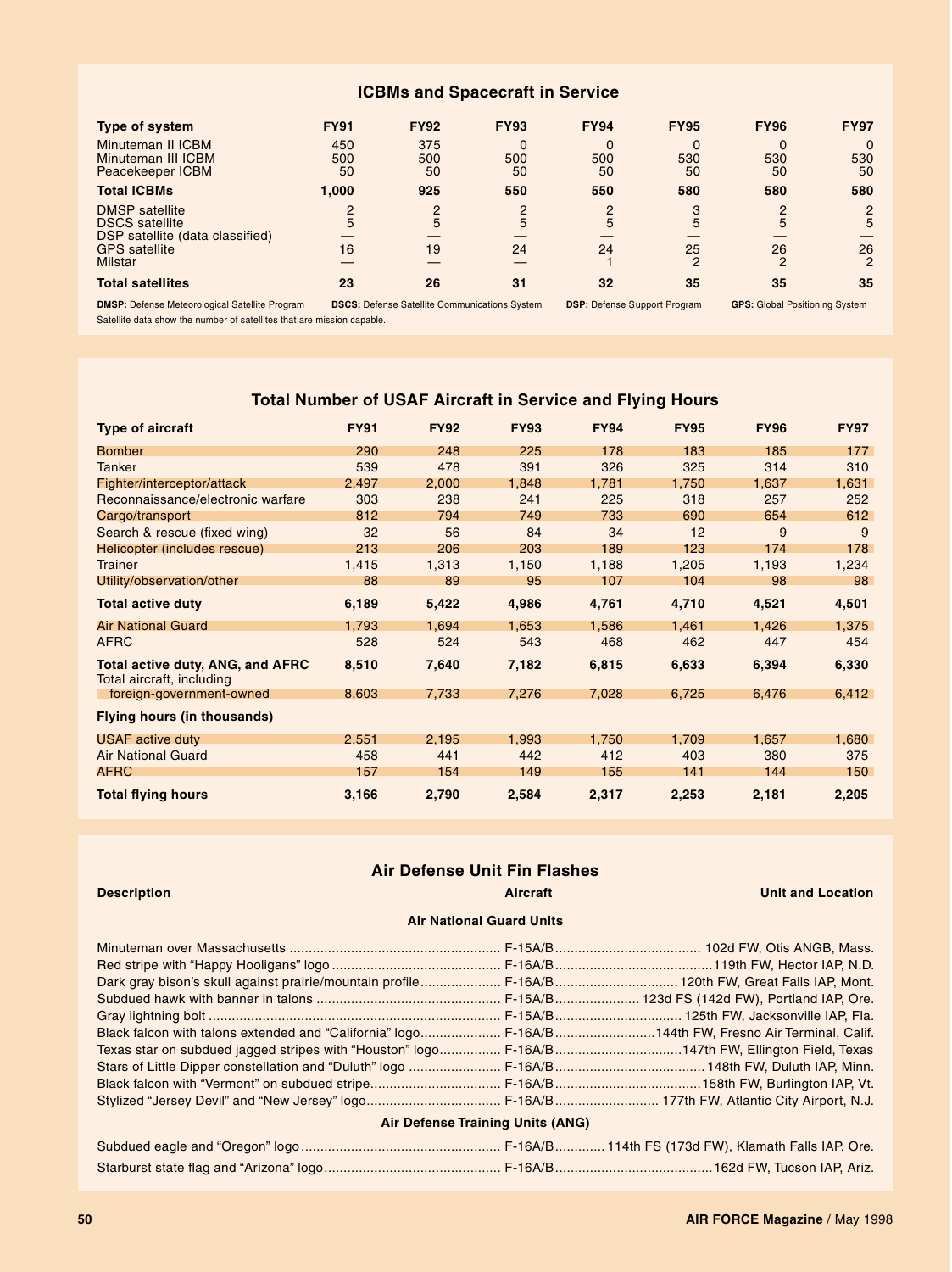### **USAF Flying Squadrons by Mission Type**

|                       | <b>FY93</b> | <b>FY94</b> | <b>FY95</b> | <b>FY96</b> | <b>FY97</b> | <b>FY98</b><br>1st quarter |
|-----------------------|-------------|-------------|-------------|-------------|-------------|----------------------------|
| <b>Active forces</b>  |             |             |             |             |             |                            |
|                       |             |             |             |             |             |                            |
|                       |             |             |             |             |             |                            |
|                       |             |             |             |             |             |                            |
|                       |             |             |             |             |             |                            |
|                       |             |             |             |             |             |                            |
|                       |             |             |             |             |             |                            |
|                       |             |             |             |             |             |                            |
|                       |             |             |             |             |             |                            |
|                       |             |             |             |             |             |                            |
|                       |             |             |             |             |             |                            |
|                       |             |             |             |             |             |                            |
|                       |             |             |             |             |             |                            |
|                       |             |             |             |             |             |                            |
|                       |             |             |             |             |             |                            |
|                       |             |             |             |             |             |                            |
|                       |             |             |             |             |             |                            |
|                       |             |             |             |             |             |                            |
|                       |             |             |             |             |             |                            |
|                       |             |             |             |             |             |                            |
|                       |             |             |             |             |             |                            |
|                       |             |             |             |             |             |                            |
|                       |             |             |             |             |             |                            |
|                       |             |             |             |             |             |                            |
|                       |             |             |             |             |             |                            |
| <b>Reserve forces</b> |             |             |             |             |             |                            |
|                       |             |             |             |             |             |                            |
|                       |             |             |             |             |             |                            |
|                       |             |             |             |             |             |                            |
|                       |             |             |             |             |             |                            |
|                       |             |             |             |             |             |                            |

### **The Air National Guard Fleet**

(As of Sept. 30, 1997)

|                            | <b>Age in Years</b> |                |         |                          |                          |                |                |              |                                 |                |                        |
|----------------------------|---------------------|----------------|---------|--------------------------|--------------------------|----------------|----------------|--------------|---------------------------------|----------------|------------------------|
|                            | $0 - 3$             | $3 - 6$        | $6 - 9$ | $9 - 12$                 | $12 - 15$                | $15 - 18$      | $18 - 21$      | $21 - 24$    | $24+$                           | <b>Average</b> | <b>Total</b><br>number |
| $A-10$                     |                     |                |         |                          | 11                       | 65             | 24             |              |                                 | 16.8           | 100                    |
| $B-1$                      |                     |                |         | 17                       |                          |                |                |              | $\hspace{0.05cm}$               | 10.3           | 17                     |
| $C-5$                      |                     |                |         |                          |                          |                |                | $\mathbf{1}$ | 12                              | 26.4           | 13                     |
| $C-21$                     |                     |                |         | $\overline{4}$           |                          |                |                |              |                                 | 10.0           | $\overline{4}$         |
| $C-22$                     |                     |                |         | $\overline{\phantom{0}}$ | 3                        |                |                |              | —                               | 12.7           | 3                      |
| $C-26$                     | 6                   | 5              | 5       | $\hspace{0.05cm}$        | $\overline{\phantom{0}}$ |                |                |              | $\hspace{0.1mm}-\hspace{0.1mm}$ | 4.8            | 16                     |
| $C-130$                    | 27                  | 34             | 34      | 24                       | 17                       | 15             | 8              |              | 87                              | 17.3           | 246                    |
| $C-135$                    |                     |                |         |                          |                          |                |                |              | 224                             | 37.4           | 224                    |
| $C-141$                    |                     |                |         |                          |                          |                |                |              | 18                              | 31.2           | 18                     |
| $F-15$                     |                     |                |         | —                        |                          | $\overline{1}$ | 106            | 9            | $\hspace{0.05cm}$               | 19.6           | 116                    |
| $F-16$                     | 12                  | 12             | 124     | 258                      | 151                      | 46             | $\overline{4}$ |              | —                               | 10.8           | 607                    |
| $H-60$                     |                     | $\overline{7}$ | 10      | —                        |                          |                |                |              |                                 | 6.7            | 17                     |
| <b>Total</b>               | 45                  | 58             | 173     | 303                      | 182                      | 127            | 142            | 10           | 341                             | 17             | 1,381                  |
| <b>Percent<sup>a</sup></b> | 3                   | $\overline{4}$ | 13      | 22                       | 13                       | 9              | 10             | 0.7          | 25                              |                |                        |

<sup>a</sup>Percentages have been rounded.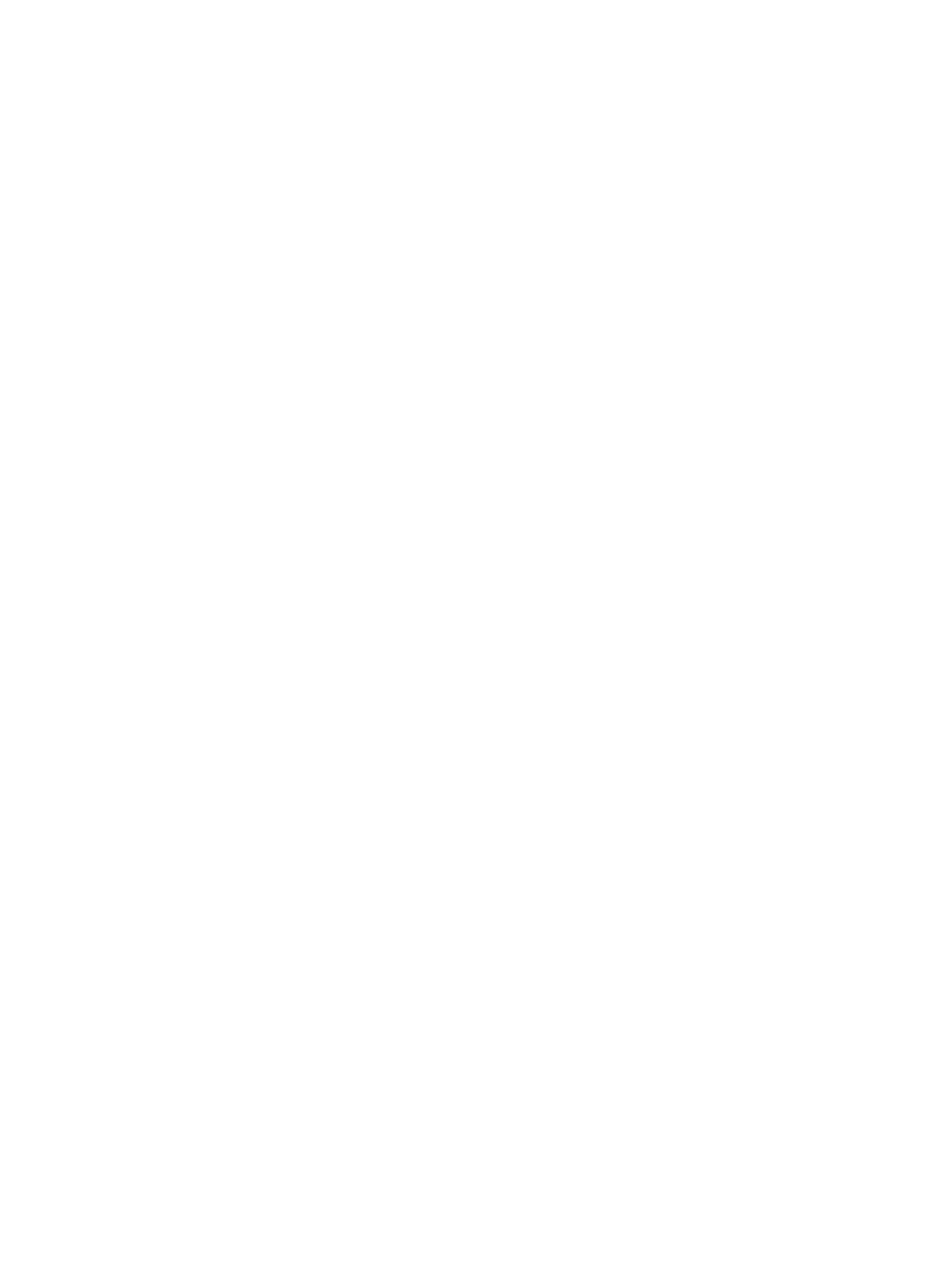### **The Active Duty Fleet**

(As of Sept.30, 1997)

|                              |                          |                          |                          |                          | <b>Age in Years</b>       |                               |                          |                           |                          |                                 |                                                 |
|------------------------------|--------------------------|--------------------------|--------------------------|--------------------------|---------------------------|-------------------------------|--------------------------|---------------------------|--------------------------|---------------------------------|-------------------------------------------------|
|                              |                          |                          |                          |                          |                           |                               |                          |                           |                          |                                 | <b>Total</b>                                    |
|                              | $0 - 3$                  | $3-6$                    | $6 - 9$                  | $9 - 12$                 | $12 - 15$                 | $15 - 18$                     | $18 - 21$                | $21 - 24$                 | $24+$                    | <b>Average</b>                  | number                                          |
| $A/OA-10$                    |                          |                          |                          |                          | 50                        | 166                           | $\overline{4}$           |                           |                          | 15.8                            | 220                                             |
| $B-1$                        |                          | $\overline{\phantom{0}}$ | $\overline{\phantom{0}}$ | 75                       | $\overline{2}$            |                               | $\overline{\phantom{0}}$ |                           |                          | 10.3                            | 77                                              |
| $B-2$                        | 11                       | $6\overline{6}$          | $\overline{3}$           | $\qquad \qquad -$        |                           |                               |                          | $\overline{\phantom{0}}$  |                          | 3.3                             | 20                                              |
| $B-52$                       |                          | <u>—</u>                 |                          | $\equiv$                 | —                         | -                             |                          | —                         | 85                       | 35.8                            | 85                                              |
| $C-5$                        |                          |                          | 11                       | 39                       | $\equiv$                  |                               |                          | —                         | 31                       | 15.8                            | 81                                              |
| $C-9$                        |                          | —                        | —                        | $\qquad \qquad -$        |                           |                               |                          | $\ensuremath{\mathsf{3}}$ | 20                       | 26.5                            | 23                                              |
| <b>KC-10</b>                 |                          | $\overline{\phantom{0}}$ | $\overline{1}$           | 23                       | 24                        | 11                            | $\equiv$                 | $\equiv$                  |                          | 12.7                            | 59                                              |
| $C-12$                       |                          | $\overline{\phantom{0}}$ |                          | $\overline{4}$           | 8                         | —                             | 5                        | 17                        | $\overline{\phantom{0}}$ | 18                              | 34                                              |
| $C-17$                       | 18                       | 15                       | $\overline{1}$           | $\qquad \qquad -$        | $\equiv$                  | $\overline{\phantom{0}}$      | $\overline{\phantom{0}}$ | $\overline{\phantom{0}}$  | $\qquad \qquad -$        | 2.7                             | $\frac{34}{6}$                                  |
| $C-18a$                      |                          | $\overline{2}$           | $\overline{\phantom{0}}$ | $\overline{\phantom{0}}$ | -                         | $\overline{4}$                |                          |                           | -                        | 11.4                            |                                                 |
| $C-20$                       | $\overline{1}$           | $\overline{1}$           |                          | $\overline{8}$           | 3                         |                               | $\overline{\phantom{0}}$ | $\qquad \qquad -$         | $\qquad \qquad -$        | 9.9                             | 13                                              |
| $C-21$                       |                          |                          | —                        | $\overline{4}$           | 72                        |                               |                          |                           |                          | 12.7                            | $\begin{array}{c}\n 76 \\ 3 \\ 2\n \end{array}$ |
| $C-23$                       |                          | $\equiv$                 |                          | —                        | $\ensuremath{\mathsf{3}}$ |                               |                          | —                         | —                        | 12.9                            |                                                 |
| $C-25$                       |                          | —                        | $\sqrt{2}$               | —                        | $\equiv$                  | $\overline{\phantom{0}}$      | —                        | $\overline{\phantom{0}}$  | —                        | 6.9                             |                                                 |
| $C-27$                       |                          | $5\phantom{1}$           | $\overline{2}$           | -                        | $\equiv$                  |                               | $\qquad \qquad$          | $\qquad \qquad -$         |                          | 5.4                             | $\overline{7}$                                  |
| $C-130b$                     | 3                        | 17                       | 14                       | 18                       | $\overline{1}$            | $\overline{\phantom{0}}$      | $\bf 8$                  | 53                        | 192                      | 25.1                            | 306                                             |
| $C-135^{b}$                  |                          | $\overline{\phantom{0}}$ |                          | $\qquad \qquad -$        | —                         |                               | $\overline{\phantom{0}}$ | $\qquad \qquad -$         | 300                      | 35.7                            | 300                                             |
| $C-137b$                     |                          | $\overline{1}$           | -                        | $\overline{1}$           | $\overline{1}$            | —                             | —                        | —                         | 3                        | 21.3                            | $\boldsymbol{6}$                                |
| $C-141^{b}$                  |                          |                          |                          | $\overline{\phantom{0}}$ |                           |                               |                          | $\overline{\phantom{0}}$  | 141                      | 31.0                            | 141                                             |
| $E-3$                        |                          | —                        | —                        |                          | $\overline{5}$            | 9                             | 14                       | $\overline{4}$            | —                        | 17.8                            | 32                                              |
| $E-4$                        | $\overline{\phantom{0}}$ | $\qquad \qquad -$        | $\overline{\phantom{0}}$ |                          | —                         |                               | $\qquad \qquad -$        | $\overline{2}$            | $\overline{2}$           | 23.3                            | $\overline{4}$                                  |
| $E-8$                        | $\overline{2}$           | —                        | $\overline{\phantom{0}}$ | -                        | ♦                         |                               |                          | $\overline{\phantom{0}}$  | $\overline{\phantom{0}}$ | $1.2$                           | $\overline{c}$                                  |
| $F-4$                        | $\overline{\phantom{0}}$ | $\qquad \qquad -$        | $\overline{\phantom{0}}$ | $\overline{\phantom{m}}$ | $\qquad \qquad -$         | $\overline{\phantom{0}}$      | $\overline{\phantom{0}}$ | $\overline{\phantom{0}}$  | $\mathbf{3}$             | 27.9                            | $\mathbf{3}$                                    |
| $F-15$                       |                          | 73                       | 133                      | 96                       | 106                       | 170                           | 38                       | $\overline{1}$            | $\mathbf{1}$             | 11.9                            | 618                                             |
| $F-16$                       | 42                       | 228                      | 340                      | 128                      | 49                        | $\overline{9}$                | 6                        |                           |                          | 7.1                             | 802                                             |
| EF-111                       |                          |                          |                          | -                        | $\qquad \qquad -$         |                               | —                        |                           | 33                       | 29.2                            | 33                                              |
| $F-117c$                     |                          | $\overline{\phantom{0}}$ | 57                       |                          | $\overline{\phantom{0}}$  |                               |                          | $\equiv$                  | $\overline{\phantom{0}}$ | 6.4                             | 57                                              |
| $G-3$                        | $\qquad \qquad -$        | —                        | 3                        |                          | —                         | $\qquad \qquad -$             | $\equiv$                 | —                         | —                        | 6.6                             | 3                                               |
| $G-4$                        | $\overline{4}$           |                          | $\overline{1}$           | $\overline{1}$           | $\overline{1}$            | 3                             | $\overline{4}$           |                           |                          | 12.0                            | 14                                              |
| $G-7$                        |                          | -                        | $\overline{\phantom{0}}$ | $\overline{4}$           | 5                         | $\equiv$                      | $\overline{\phantom{0}}$ | $\overline{\phantom{0}}$  | $\overline{\phantom{0}}$ | 12.0                            | 9                                               |
| $G-9$                        |                          | $\overline{\phantom{0}}$ | —                        | $\overline{4}$           |                           |                               |                          | —                         | —                        | 10.6                            | $\overline{\mathbf{r}}$                         |
| $G-10$                       | $\overline{1}$           | —                        | —                        |                          | —                         |                               |                          | —                         | —                        | 2.6                             | $\mathbf{1}$                                    |
| $G-11$                       | $\overline{2}$           |                          | $\overline{\phantom{0}}$ | $\overline{\phantom{0}}$ | $\equiv$                  | $\overline{\phantom{0}}$      | $\overline{\phantom{0}}$ | $\overline{\phantom{0}}$  |                          | 2.2                             | $\overline{c}$                                  |
| $H-1$                        |                          | —                        | —                        | -                        | -                         |                               |                          | -                         | 70                       | 26.5                            | 70                                              |
| $H-53$                       |                          | $\qquad \qquad -$        | $\overline{1}$           | $\overline{5}$           | $\qquad \qquad -$         | $\qquad \qquad -$             | $\overline{\phantom{0}}$ | $\mathbf{3}$              | 37                       | 24.9                            | 46                                              |
| $H-60$                       |                          | 15                       | 25                       | $\boldsymbol{9}$         | 10                        |                               |                          | $\overline{\phantom{0}}$  |                          | 8.4                             | 59                                              |
| <b>RQ-1</b>                  | $\overline{2}$           |                          | $\qquad \qquad -$        | $\overline{\phantom{0}}$ | $\overline{\phantom{0}}$  | $\overline{\phantom{0}}$      |                          |                           | $\overline{\phantom{0}}$ | 0.9                             | $\overline{c}$                                  |
| $T-1$                        | 90                       | 89                       | —                        |                          |                           |                               |                          | $\overline{\phantom{0}}$  | $\overline{\phantom{0}}$ | 2.9                             | 179                                             |
| $T-3$                        | 78                       | 32                       |                          | $\qquad \qquad -$        | —                         |                               |                          | —                         |                          | 2.6                             | 110                                             |
| $T-37$                       |                          |                          | —                        |                          | $\overline{\phantom{0}}$  |                               |                          | $\overline{\phantom{0}}$  | 419                      | 34.2                            | 419                                             |
| $T-38$                       |                          |                          |                          |                          |                           |                               |                          | $\overline{\phantom{0}}$  | 471                      | 30.2                            | 471                                             |
| $T-39$                       |                          | $\overline{\phantom{0}}$ | —                        |                          | $\overline{\phantom{0}}$  | -                             |                          | —                         | 3                        | 36.6                            | $\sqrt{3}$                                      |
| $T-41$                       |                          |                          |                          |                          |                           |                               |                          |                           | 3                        | 27.5                            | 3                                               |
| $T-43$                       |                          | —                        | —                        | —                        | —                         |                               |                          | $\boldsymbol{9}$          | $\overline{c}$           | 23.5                            | 11                                              |
| $U-2$                        |                          |                          | 3                        | 8                        | 13                        | $\overline{1}$                | $\overline{\phantom{0}}$ |                           | 3                        | 13.6                            | 28                                              |
| <b>UV-18</b>                 | $\mathbf{1}$             |                          |                          |                          | $\overline{\phantom{0}}$  |                               | $\overline{2}$           | $\overline{\phantom{0}}$  | $\overline{\phantom{0}}$ | 13.5                            | 3                                               |
| <b>Total</b>                 | 255                      | 484                      | 597                      | 427                      | 353                       | 373                           | 81                       | 92                        | 1,819                    | 18.8                            | 4,481                                           |
| Percent <sup>d</sup>         | 6                        | 11                       | 13                       | 10                       | 8                         | 8                             | $\overline{2}$           | $\overline{2}$            | 41                       |                                 |                                                 |
| <sup>a</sup> Includes EC-18. |                          |                          |                          | bincludes all types.     |                           | <sup>c</sup> Includes YF-117. |                          |                           |                          | dPercentages have been rounded. |                                                 |

### **The Air Force Reserve Command Fleet**

(As of Sept. 30, 1997)

|                 | <b>Age in Years</b> |         |         |          |                |              |           |           |                   |                |                        |
|-----------------|---------------------|---------|---------|----------|----------------|--------------|-----------|-----------|-------------------|----------------|------------------------|
|                 | $0 - 3$             | $3 - 6$ | $6 - 9$ | $9 - 12$ | $12 - 15$      | $15 - 18$    | $18 - 21$ | $21 - 24$ | $24+$             | <b>Average</b> | <b>Total</b><br>number |
| $A-10$          |                     |         |         |          |                | 47           | 3         |           | —                 | 17.0           | 51                     |
| $B-52$          |                     |         |         |          |                |              |           |           | 9                 | 35.5           | 9                      |
| $C-5$           |                     |         |         | —        |                |              |           |           | 31                | 26.3           | 32                     |
| $C-130$         | 15                  | 17      | 15      | 24       | $\overline{7}$ | $\mathbf{1}$ |           |           | 61                | 18.2           | 140                    |
| $C-135$         |                     |         |         | —        |                |              |           |           | 72                | 36.8           | 72                     |
| $C-141$         |                     |         |         |          |                |              |           |           | 48                | 30.9           | 48                     |
| $F-16$          |                     |         | 17      | 53       |                |              |           |           | $\qquad \qquad -$ | 9.8            | 71                     |
| $H-60$          |                     |         | 23      |          |                |              |           |           | —                 | 7.1            | 23                     |
| <b>Total</b>    | 15                  | 17      | 55      | 77       | 9              | 48           | 3         |           | 221               | 21.5           | 446                    |
| <b>Percenta</b> | 3                   | 4       | 12      | 17       | $\overline{2}$ | 11           | 0.7       |           | 50                |                |                        |

aPercentages have been rounded.